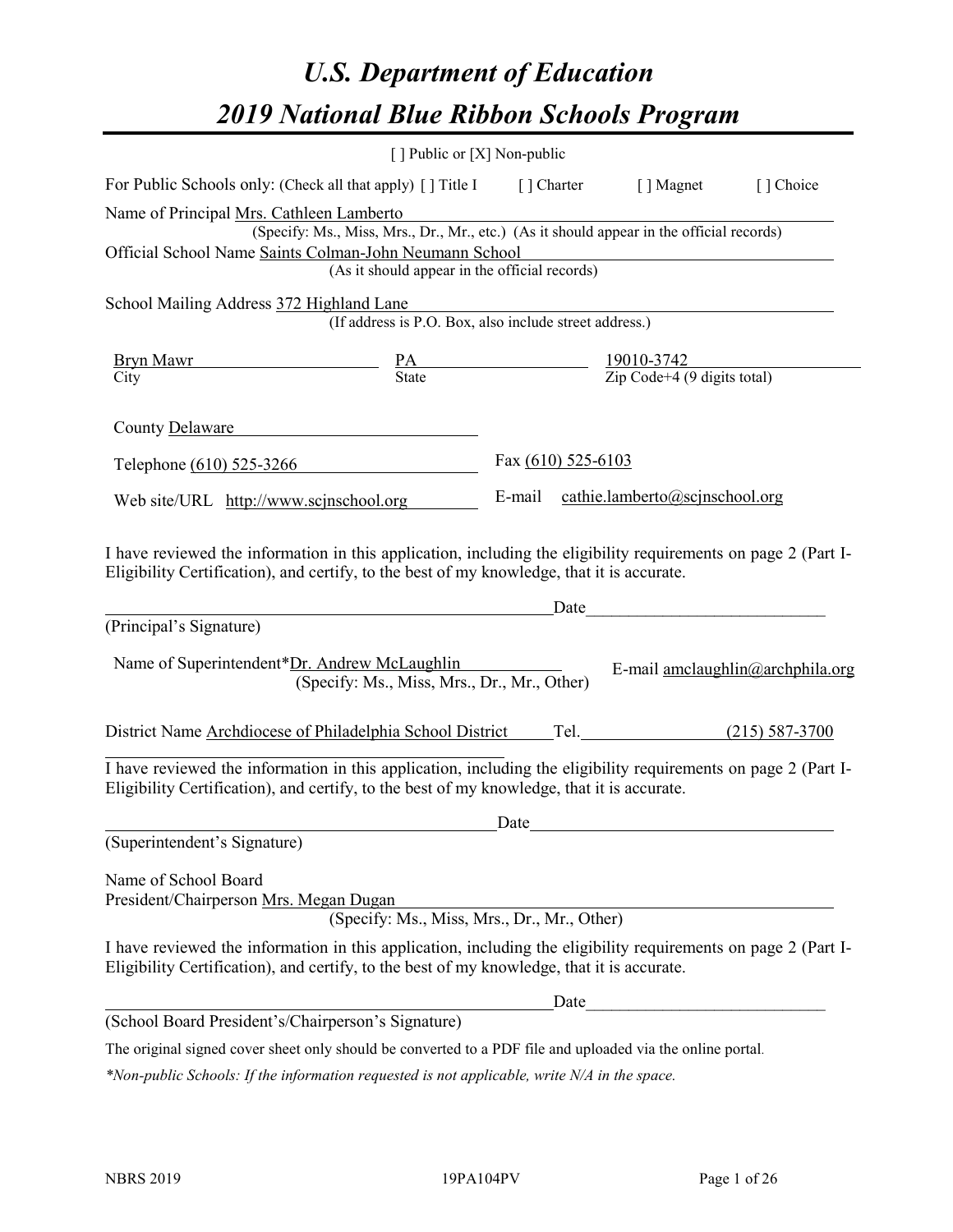# PART I – ELIGIBILITY CERTIFICATION

The signatures on the first page of this application (cover page) certify that each of the statements below, concerning the school's eligibility and compliance with U.S. Department of Education and National Blue Ribbon Schools requirements, are true and correct.

1. All nominated public schools must meet the state's performance targets in reading (or English language arts) and mathematics and other academic indicators (i.e., attendance rate and graduation rate), for the all students group, including having participation rates of at least 95 percent using the most recent accountability results available for nomination.

2. To meet final eligibility, all nominated public schools must be certified by states prior to September 2019 in order to meet all eligibility requirements. Any status appeals must be resolved at least two weeks before the awards ceremony for the school to receive the award.

3. The school configuration includes one or more of grades K-12. Schools on the same campus with one principal, even a K-12 school, must apply as an entire school.

4. The school has been in existence for five full years, that is, from at least September 2013 and each tested grade must have been part of the school for the past three years.

5. The nominated school has not received the National Blue Ribbon Schools award in the past five years: 2014, 2015, 2016, 2017, or 2018.

6. The nominated school has no history of testing irregularities, nor have charges of irregularities been brought against the school at the time of nomination. If irregularities are later discovered and proven by the state, the U.S. Department of Education reserves the right to disqualify a school's application and/or rescind a school's award.

7. The nominated school has not been identified by the state as "persistently dangerous" within the last two years.

8. The nominated school or district is not refusing Office of Civil Rights (OCR) access to information necessary to investigate a civil rights complaint or to conduct a district-wide compliance review.

9. The OCR has not issued a violation letter of findings to the school district concluding that the nominated school or the district as a whole has violated one or more of the civil rights statutes. A violation letter of findings will not be considered outstanding if OCR has accepted a corrective action plan from the district to remedy the violation.

10. The U.S. Department of Justice does not have a pending suit alleging that the nominated school or the school district, as a whole, has violated one or more of the civil rights statutes or the Constitution's equal protection clause.

11. There are no findings of violations of the Individuals with Disabilities Education Act in a U.S. Department of Education monitoring report that apply to the school or school district in question; or if there are such findings, the state or district has corrected, or agreed to correct, the findings.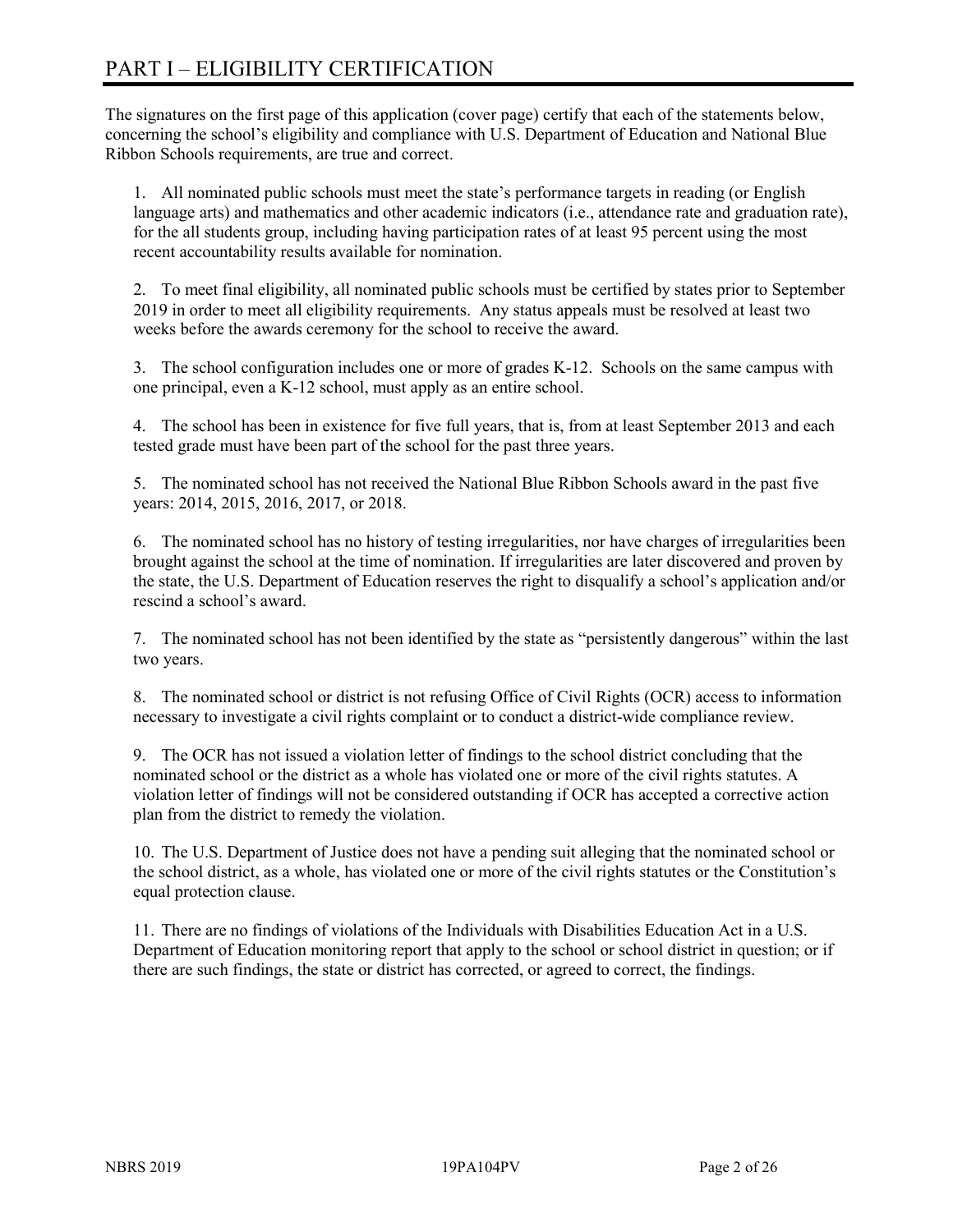# PART II - DEMOGRAPHIC DATA

#### **Data should be provided for the most recent school year (2018-2019) unless otherwise stated.**

**DISTRICT** (Question 1 is not applicable to non-public schools)

| $\mathbf{1}$ . | Number of schools in the district<br>(per district designation): | $\underline{0}$ Elementary schools (includes K-8)<br>0 Middle/Junior high schools |
|----------------|------------------------------------------------------------------|-----------------------------------------------------------------------------------|
|                |                                                                  | 0 High schools                                                                    |
|                |                                                                  | $0 K-12$ schools                                                                  |

0 TOTAL

**SCHOOL** (To be completed by all schools)

2. Category that best describes the area where the school is located:

[] Urban or large central city [X] Suburban [] Rural or small city/town

3. Number of students as of October 1, 2018 enrolled at each grade level or its equivalent in applying school:

| Grade                           | # of         | # of Females | <b>Grade Total</b> |
|---------------------------------|--------------|--------------|--------------------|
|                                 | <b>Males</b> |              |                    |
| <b>PreK</b>                     | 26           | 33           | 59                 |
| K                               | 13           | 22           | 35                 |
| 1                               | 4            | 22           | 26                 |
| $\mathbf{2}$                    | 14           | 18           | 32                 |
| 3                               | 6            | 23           | 29                 |
| $\overline{\mathbf{4}}$         | 15           | 15           | 30                 |
| 5                               | 11           | 8            | 19                 |
| 6                               | 3            | 14           | 17                 |
| 7                               | 6            | 7            | 13                 |
| 8                               | 5            | 9            | 14                 |
| 9                               | 0            | 0            | 0                  |
| 10                              | 0            | 0            | 0                  |
| 11                              | 0            | 0            | 0                  |
| 12 or higher                    | 0            | 0            | 0                  |
| <b>Total</b><br><b>Students</b> | 103          | 171          | 274                |

\*Schools that house PreK programs should count preschool students **only** if the school administration is responsible for the program.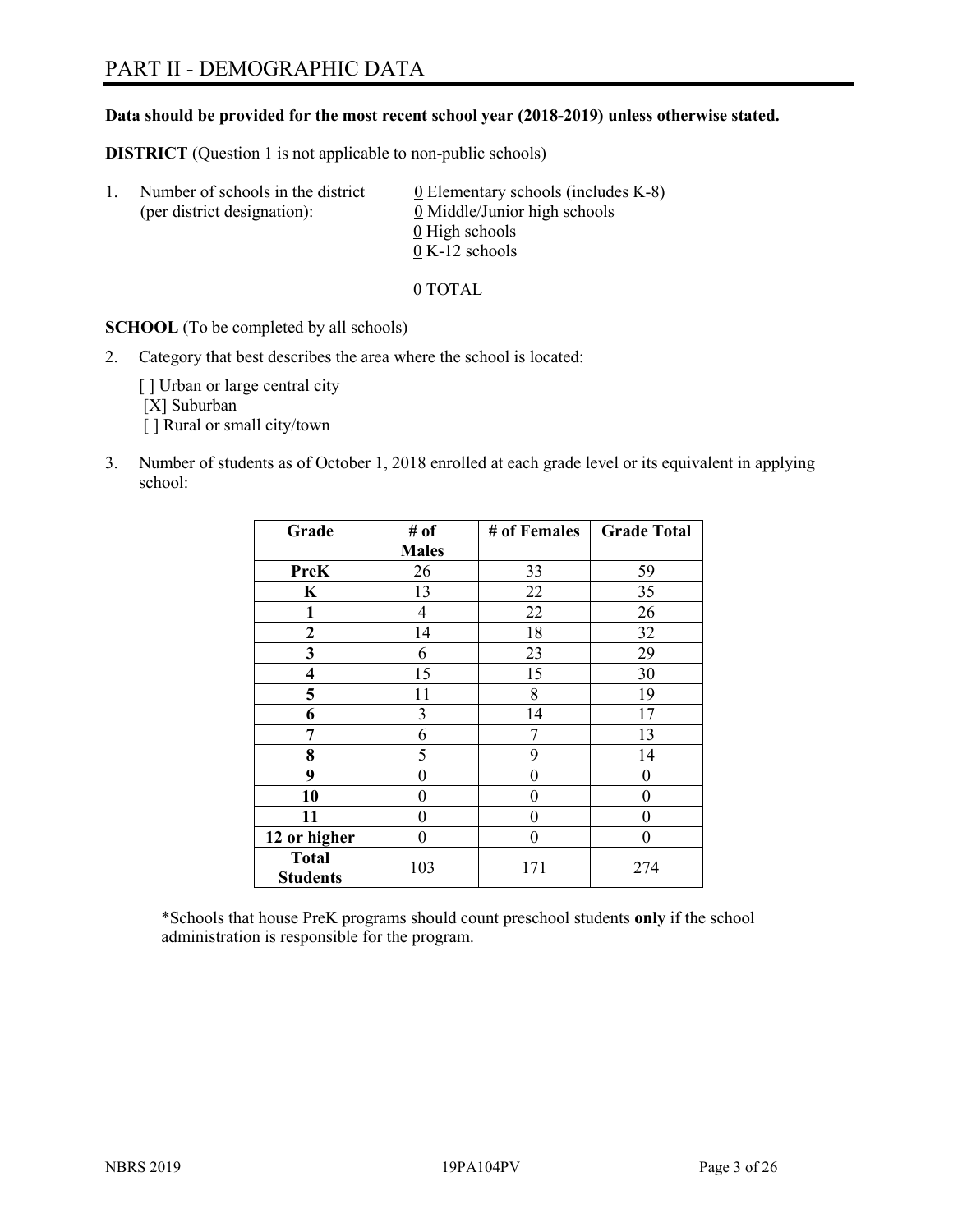4. Racial/ethnic composition of  $0\%$  American Indian or Alaska Native the school (if unknown, estimate): 3 % Asian

 % Black or African American % Hispanic or Latino % Native Hawaiian or Other Pacific Islander 90 % White % Two or more races **100 % Total**

(Only these seven standard categories should be used to report the racial/ethnic composition of your school. The Final Guidance on Maintaining, Collecting, and Reporting Racial and Ethnic Data to the U.S. Department of Education published in the October 19, 2007 *Federal Register* provides definitions for each of the seven categories.)

5. Student turnover, or mobility rate, during the  $2017 - 2018$  school year:  $3\%$ 

If the mobility rate is above 15%, please explain.

This rate should be calculated using the grid below. The answer to (6) is the mobility rate.

| <b>Steps For Determining Mobility Rate</b>    | Answer |
|-----------------------------------------------|--------|
| (1) Number of students who transferred to     |        |
| the school after October 1, 2017 until the    | 3      |
| end of the 2017-2018 school year              |        |
| (2) Number of students who transferred        |        |
| from the school after October 1, 2016 until   | 5      |
| the end of the 2017-2018 school year          |        |
| (3) Total of all transferred students [sum of | 8      |
| rows $(1)$ and $(2)$ ]                        |        |
| (4) Total number of students in the school as | 263    |
| of October 1, 2017                            |        |
| $(5)$ Total transferred students in row $(3)$ | 0.03   |
| divided by total students in row (4)          |        |
| $(6)$ Amount in row $(5)$ multiplied by 100   | 3      |

6. Specify each non-English language represented in the school (separate languages by commas):

| English Language Learners (ELL) in the school:   | $0\%$<br>0 Total number ELL |
|--------------------------------------------------|-----------------------------|
| Students eligible for free/reduced-priced meals: | $0\%$                       |
| Total number students who qualify:               |                             |
|                                                  |                             |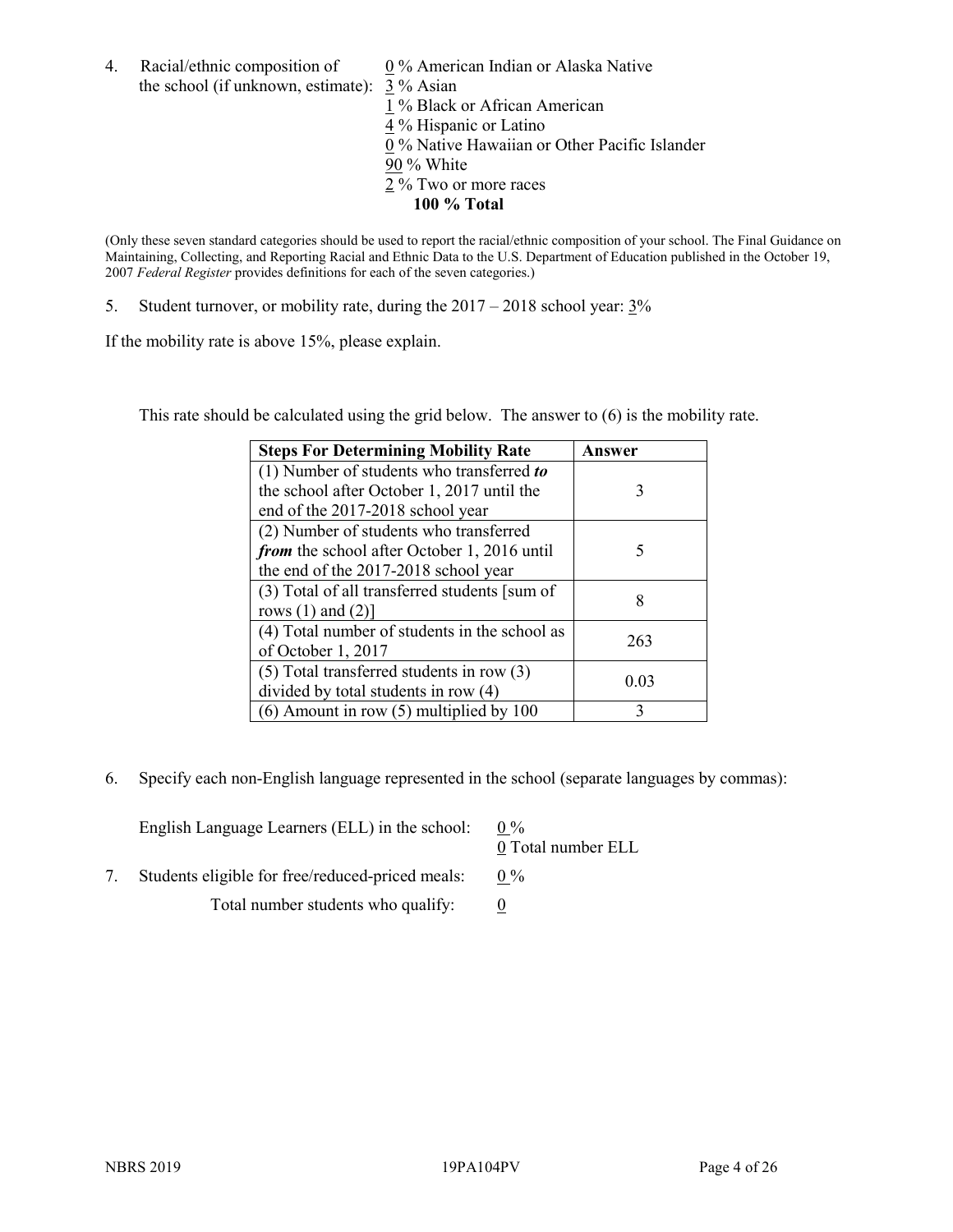7 Total number of students served

Indicate below the number of students with disabilities according to conditions designated in the Individuals with Disabilities Education Act. Do not add additional conditions. It is possible that students may be classified in more than one condition.

| 0 Multiple Disabilities                 |
|-----------------------------------------|
| 0 Orthopedic Impairment                 |
| 2 Other Health Impaired                 |
| 2 Specific Learning Disability          |
| 3 Speech or Language Impairment         |
| 0 Traumatic Brain Injury                |
| 0 Visual Impairment Including Blindness |
|                                         |

- 9. Number of years the principal has been in her/his position at this school: 7
- 10. Use Full-Time Equivalents (FTEs), rounded to nearest whole numeral, to indicate the number of school staff in each of the categories below:

|                                                                                                                                                                                                                              | <b>Number of Staff</b> |
|------------------------------------------------------------------------------------------------------------------------------------------------------------------------------------------------------------------------------|------------------------|
| Administrators                                                                                                                                                                                                               |                        |
| Classroom teachers including those<br>teaching high school specialty<br>subjects, e.g., third grade teacher,<br>history teacher, algebra teacher.                                                                            | 17                     |
| Resource teachers/specialists/coaches<br>e.g., reading specialist, science coach,<br>special education teacher, technology<br>specialist, art teacher, etc.                                                                  | 3                      |
| Paraprofessionals under the<br>supervision of a professional<br>supporting single, group, or classroom<br>students.                                                                                                          | 3                      |
| Student support personnel<br>e.g., school counselors, behavior<br>interventionists, mental/physical<br>health service providers,<br>psychologists, family engagement<br>liaisons, career/college attainment<br>coaches, etc. | $\mathbf{\Omega}$      |

11. Average student-classroom teacher ratio, that is, the number of students in the school divided by the FTE of classroom teachers, e.g.,  $22:1$  16:1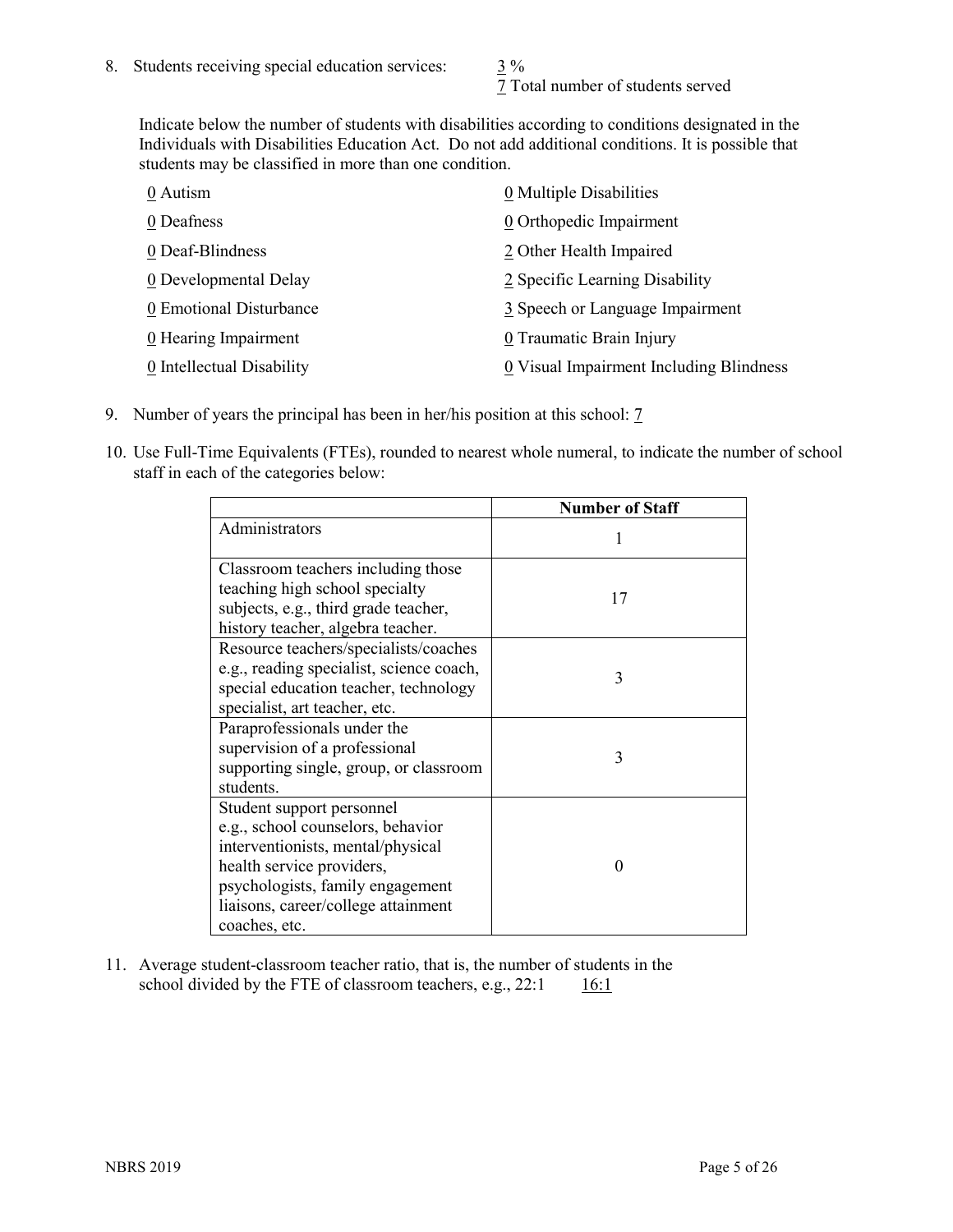12. Show daily student attendance rates. Only high schools need to supply yearly graduation rates.

| <b>Required Information</b> | 2017-2018 | 2016-2017 | 2015-2016 | 2014-2015 | 2013-2014 |
|-----------------------------|-----------|-----------|-----------|-----------|-----------|
| Daily student attendance    | 97%       | 97%       | 95%       | 96%       | $97\%$    |
| High school graduation rate | $0\%$     | $0\%$     | $0\%$     | $9\%$     | $0\%$     |

#### 13. **For high schools only, that is, schools ending in grade 12 or higher.**

Show percentages to indicate the post-secondary status of students who graduated in Spring 2018.

| <b>Post-Secondary Status</b>                  |           |
|-----------------------------------------------|-----------|
| Graduating class size                         |           |
| Enrolled in a 4-year college or university    | $0\%$     |
| Enrolled in a community college               | 0%        |
| Enrolled in career/technical training program | $0\%$     |
| Found employment                              | 0%        |
| Joined the military or other public service   | 0%        |
| Other                                         | በዓ $\sim$ |

14. Indicate whether your school has previously received a National Blue Ribbon Schools award. Yes No X

If yes, select the year in which your school received the award.

15. In a couple of sentences, provide the school's mission or vision statement.

Saints Colman-John Neumann Catholic School weaves faith, community, and service into a challenging and successful academic program preparing students to become moral and compassionate leaders.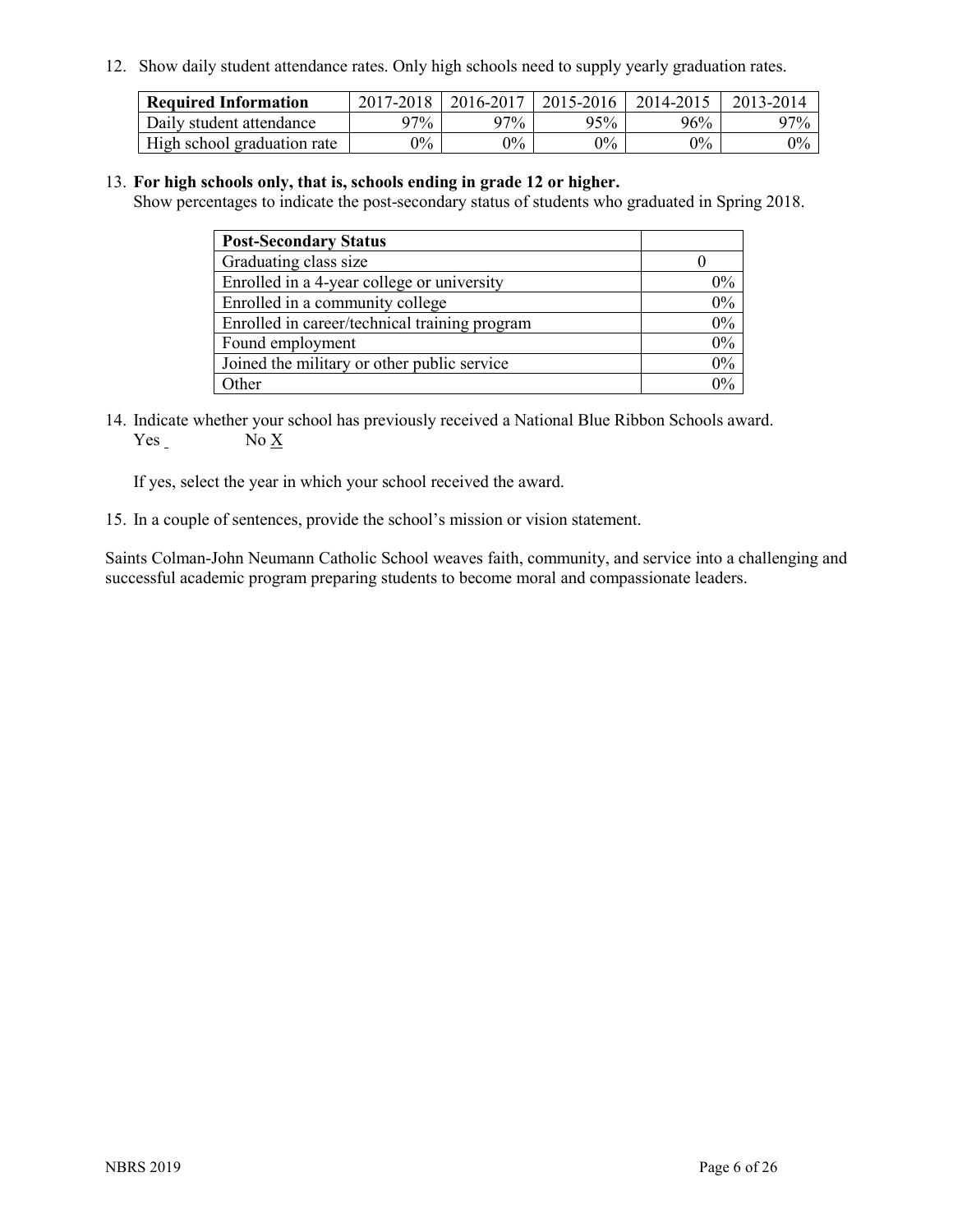# PART III – SUMMARY

Ss. Colman-John Neumann School (SCJN) is a Catholic elementary school proclaiming the message of Jesus Christ. The school is rooted in Scripture and makes prayer an integral part of its daily life. SCJN, located in Bryn Mawr, Pennsylvania, welcomes all children within the boundaries of St. John Neumann Parish and St. Colman Parish, as well as others in the area. The school does not discriminate on the basis of religion, ethnicity, or socio-economic status in admission to its programs, services, or activities.

The history of SCJN began with the opening of St. Colman School in Ardmore in 1915. In 1967, Blessed John Neumann School opened. After the canonization of St. John Neumann in 1977, the two schools merged and became known as Ss. Colman-John Neumann Catholic School.

Over the years, SCJN has expanded into the learning environment it is today. From 1982 to 2013, major building projects were completed. During that time, a cafeteria/auditorium, five classrooms, a science lab, a technology lab, a Parish Life Center, and a gymnasium were built. The original building, which was 18,890 square feet, is now 44,700 square feet. The addition of a preschool in September 2013 and an aggressive campaign to recruit new students has resulted in a student body growth of nearly 100 students.

SCJN seeks to educate the whole person through its strong academic program and to enrich the total person through co-curricular and extra-curricular activities. SCJN has been awarded a certificate of accreditation by the Middle States Association of Colleges and Schools since 1986. The curriculum is aligned with the guidelines established by the Office of Catholic Education of the Archdiocese of Philadelphia and by the Pennsylvania Common Core State Standards. SCJN provides a rigorous and faith-filled education. To meet the needs of all students, differentiated instruction and varying assessments are incorporated across curriculum lines. The faculty provides students with a solid education by using methods of instruction that foster their academic, intellectual, spiritual, emotional, and physical development. In the past five years, graduates have been awarded over a million and a half dollars in scholarship money.

A milestone in SCJN's history and the hallmark of SCJN's Catholic identity is the adoption of a vital social justice program, a result of the 1986 self-study through the Middle States Association. Since then, SCJN has served not only the universal Church and the parishioners by educating children in Catholic doctrine and tradition, but also the wider community by enacting the Corporal Works of Mercy. Beginning in preschool, students learn that it is the responsibility of Catholic citizens to extend God's mercy and compassion to those in need. Students participate in monthly projects and other outreaches, putting Gospel values into action. Monthly Mass, daily prayer, student retreats, and recitation of the Rosary have further cultivated the Catholic identity of SCJN. Older students have the opportunity to enrich their faith by becoming altar servers and members of the youth choir. SCJN's quality Catholic education leads students to a life of service in the Church. Consequently, graduates have made community service an important part of their lives and often return to SCJN to emphasize this message to current students.

There is a strong sense of community at SCJN. St. John Neumann parishioners play an active role in the school with their financial support. The Bernadette Carson Guzewicz Foundation, which was established by the family of a late parishioner, provided funds to be used towards STREAM activities (Science, Technology, Religion, English Language Arts, Art, and Math), the performing arts program, the installation of air conditioning and other minor projects. SCJN offers opportunities for community building through Pizza Bingo, pumpkin decorating, Game Night for middle school students, Trunk-or-Treat, Moms Night Out, a Father/Daughter Dance, a Mother/Son Night, and class gatherings hosted by parents.

Faith, community, and service are the foundations of SCJN. It is the mission of the administration and faculty to provide an academic program that is engaging, challenging, success-oriented, and incorporates skills that foster a loving, nurturing environment. Partnering with families, the faculty prepares students to become moral and compassionate leaders who serve, lead, and succeed. These factors are the keys to the success of SCJN in providing a quality Catholic education.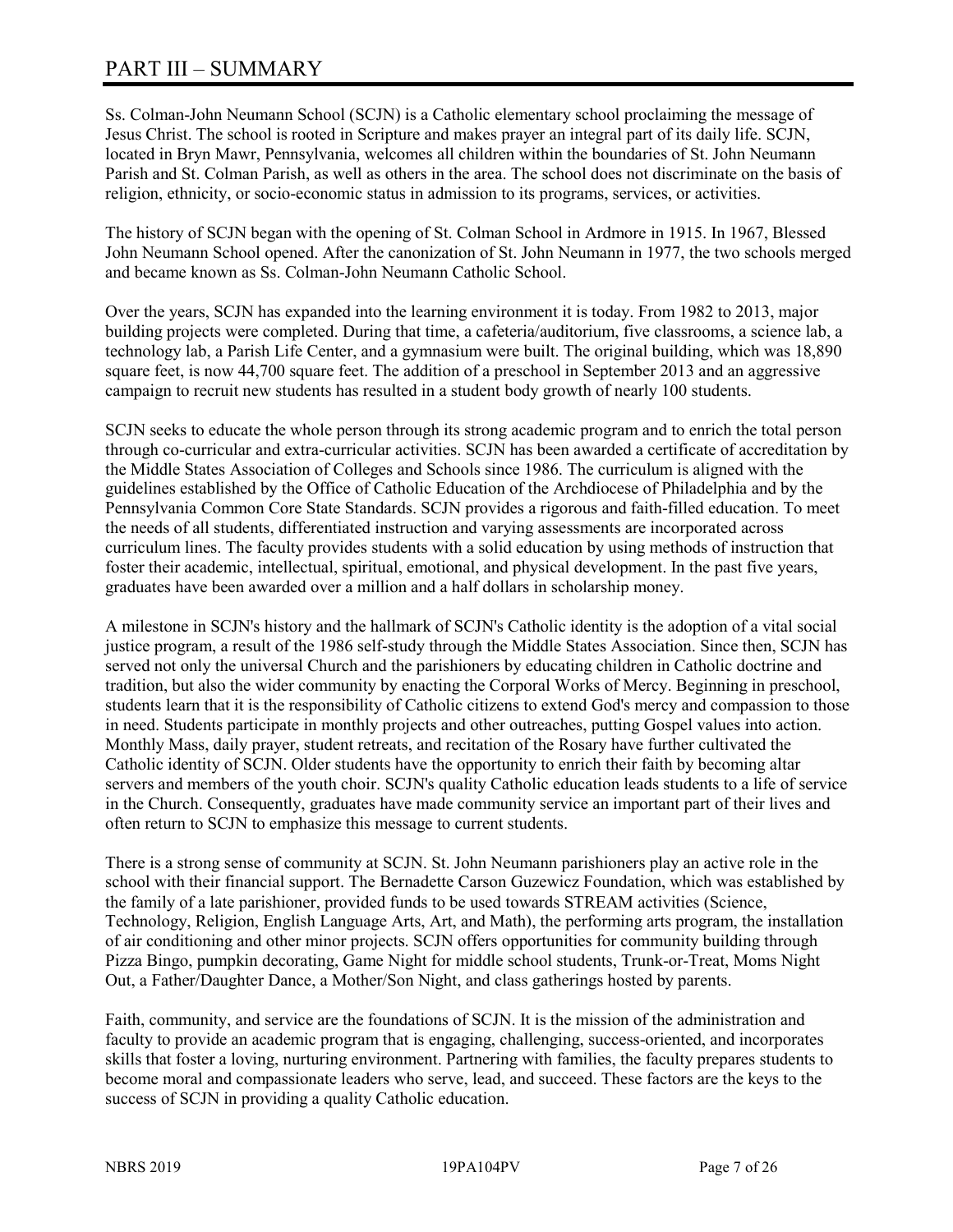## **1. Core Curriculum:**

## **1a. Reading/English language arts:**

The English Language Arts (ELA) Curriculum encompasses reading literature and informational texts, writing, listening and speaking, and language. Both Houghton Mifflin Harcourt programs that SCJN uses, Journeys: Catholic Identity Edition and Collections, are aligned with the Common Core State Standards (CCSS). Objectives are clearly stated in every classroom and explained at the beginning of each lesson. The learning standards on reading, writing, and language are taught to prepare students for college and the workforce. Students are assessed using summative, formative, and cumulative style assessments. The data is used to help teachers make informed instructional decisions to maximize student growth and overall success.

In kindergarten through eighth grade, students focus on both reading literature and informational texts for acquiring foundational skills and for developing mastery of speaking, listening, and writing. The curriculum in the primary grades is supplemented with the Wilson Fundations program. Teachers use complex texts across a variety of genres to promote the growth of comprehension, text complexity, active reading skills, vocabulary, and writing. Students learn how to implement the writing process to compose expository, narrative, and argumentative pieces. Text dependent questions are used on a daily basis to further strengthen written responses.

The listening and speaking standards require students to develop and improve oral communication and collaborative skills. Students focus on the oral expression of ideas, proper public speaking posture and voice, and confidence in a specific subject area. Through teacher collaboration and interdisciplinary teaching, students are able to apply these skills in all subject areas. Group projects and class conversations guide students to develop critical listening skills and group communication. Formal and informal student presentations, along with collaborative work, allow students to develop social awareness and practice speaking skills.

#### **1b. Mathematics:**

SCJN's mathematics curriculum stresses both procedural and conceptual understanding to ensure that students are learning and applying the critical information they need to succeed at higher levels. The standards-based curriculum encourages students to learn concepts in an organized, meaningful way across grade levels each year. Student assessments measure and assure learning progress at level completion. As a spiral review, students in first through eighth grade use Simple Solutions for daily drills. A strong foundation in basic mathematics enables students to understand and apply more challenging concepts and procedures in geometry, algebra, probability, and statistics. Students entering fifth grade are assessed and regrouped into either grade level or honors math based on criteria established by the Archdiocese of Philadelphia (AOP). This program enables mathematically talented students to complete a full course of Algebra 1 and test out of this course into higher-level classes. Learning is deepened through interactive use of websites/apps such as IXL, Xtra Math, Prodigy, EdPuzzle, Khan Academy, and Quizizz. Enrichment activities include annual math competitions such as the IHM Math Contest, the PA Math League, and the Catholic Math League. Students also participate in a day filled with PI activities.

## **1c. Science:**

The science curriculum for kindergarten through eighth grade focuses on engineering and design, physical science, earth and space sciences, and life sciences. In the 2018-19 school year, SCJN adopted a new research-tested science series, Science Dimensions, that is aligned with the Next Generation Science Standards (NGSS). Science Dimensions, a stream-based curriculum, helps teachers and students approach science learning in a whole new way. It is structured around the 5E Model: engage, explore, explain, elaborate, and evaluate. Students apply the scientific method through making observations, gathering evidence, and thinking critically about their data to draw conclusions and make claims. They are challenged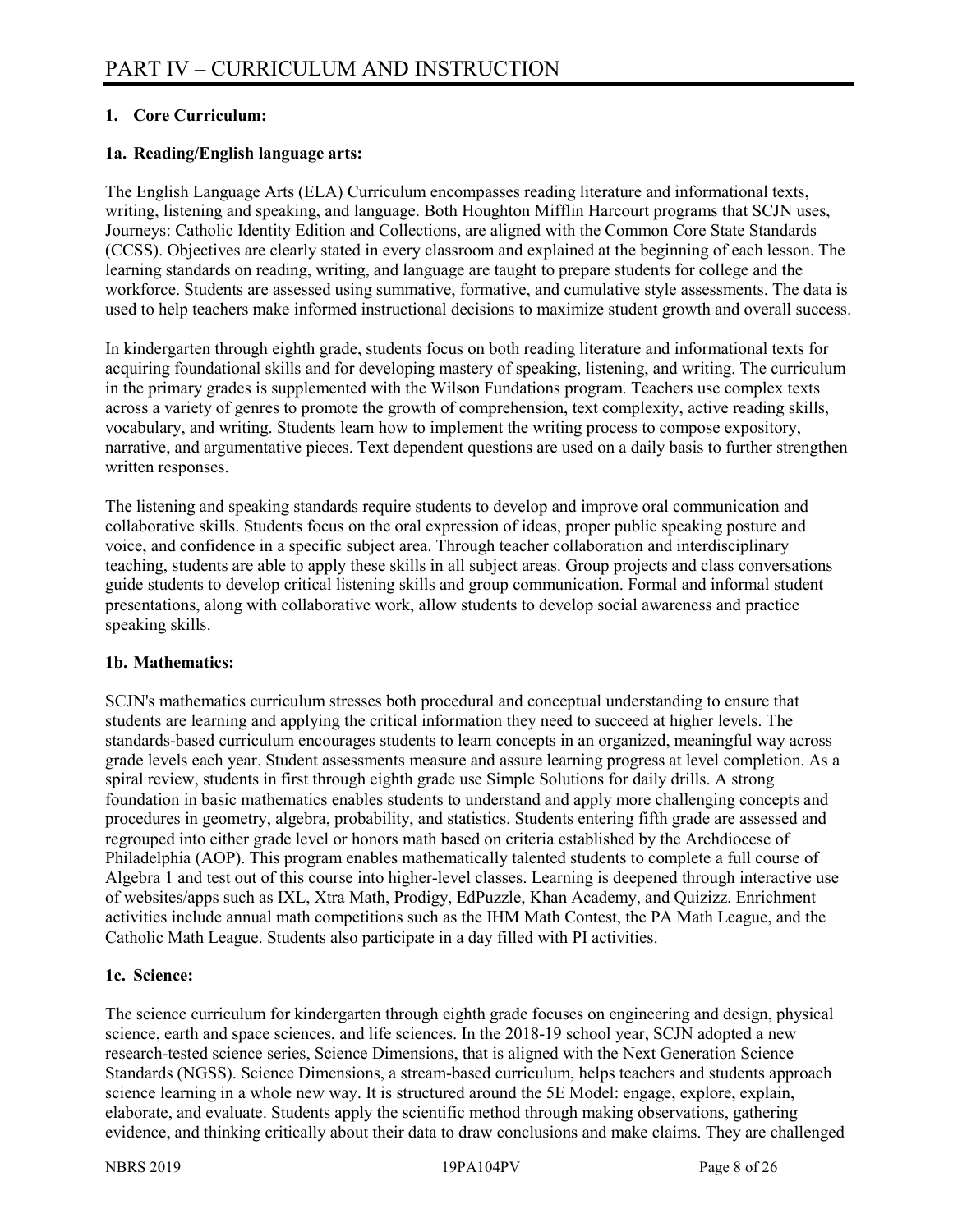to think like engineers by applying the Engineer Design Process to methodically solve problems.

Problem-based learning is implemented across all grades through STREAM activities. To integrate the Catholic faith, STREAM lessons include Religion to show how science and Religion can be interrelated. Students participate in extracurricular activities such as Science Explorers, STREAM Enrichment classes, Lego Robotics Teams, NovaCANE Engineering Club, UIF (Uncommon Individual Foundation), and STREAM Career Day. These activities, along with the captivating curriculum, increase critical thinking, problem-solving skills, and enhance students' understanding of their natural world.

#### **1d. Social studies/history/civic learning and engagement**

The social studies curriculum at SCJN varies by grade level. In kindergarten to third grade, students focus on understanding themselves in the context of their immediate surroundings. These themes that are taught help students to learn about communities, how to be a good citizen, and different cultures around the world. While studying how they live and the rules under which they live, students lean that other people may have different identities, cultures, and experiences in the world compared to their own.

In fourth grade, students concentrate their learning on the commonwealth of Pennsylvania. The state's geography, history and symbols, and government are taught throughout the school year. The ultimate goal is to give students a more thorough understanding of the area in which they live.

Fifth grade social studies is based on the history and geography of the Western Hemisphere. Sixth grade social studies is based on the history and geography of the Eastern Hemisphere. Both grades focus on the development of civilizations, cultures, and empires. An emphasis is also placed on map skills.

In a two year sequence, students in grades seven and eight examine the history of the United States, beginning with the settlement of North and South America by the Native Americans and concluding with an examination of the United States in the 21st century. Using the 4C Framework, students collect, create, collaborate, and communicate their knowledge, understanding, and analysis of the period.

The social studies curriculum is enhanced by field trips, research projects, and presentations, which prepare students for a greater understanding of the world. Students enter and have won best in state in contests sponsored by The National Society of the Sons of the American Revolution. Varied instructional strategies are utilized to ensure that learners at all ability levels are able to master content, to apply skills, and to think critically. The overall objective is to develop students who are culturally aware, who know how to be good students, and who are college and career ready.

## **1e. For secondary schools:**

## **1f. For schools that offer preschool for three- and four-year old students:**

SCJN's preschool program creates a positive learning environment that supports intellectual, emotional, spiritual, and physical growth of students. Following AOP guidelines, teachers provide students with experiences in context of everyday routines and play opportunities. Teachers construct activities through thematic units that foster creativity and problem solving. Students engage in hands-on discovery, experimentation, fine arts, and interaction with peers and nurturing adults by participating with the school community in activities such as prayer partners and holiday celebrations. The preschool program demonstrates a positive effect upon the success of students as they enter the primary grades. Teachers in these grades have observed a better preparedness in the development of language, math, and socio-economic skills.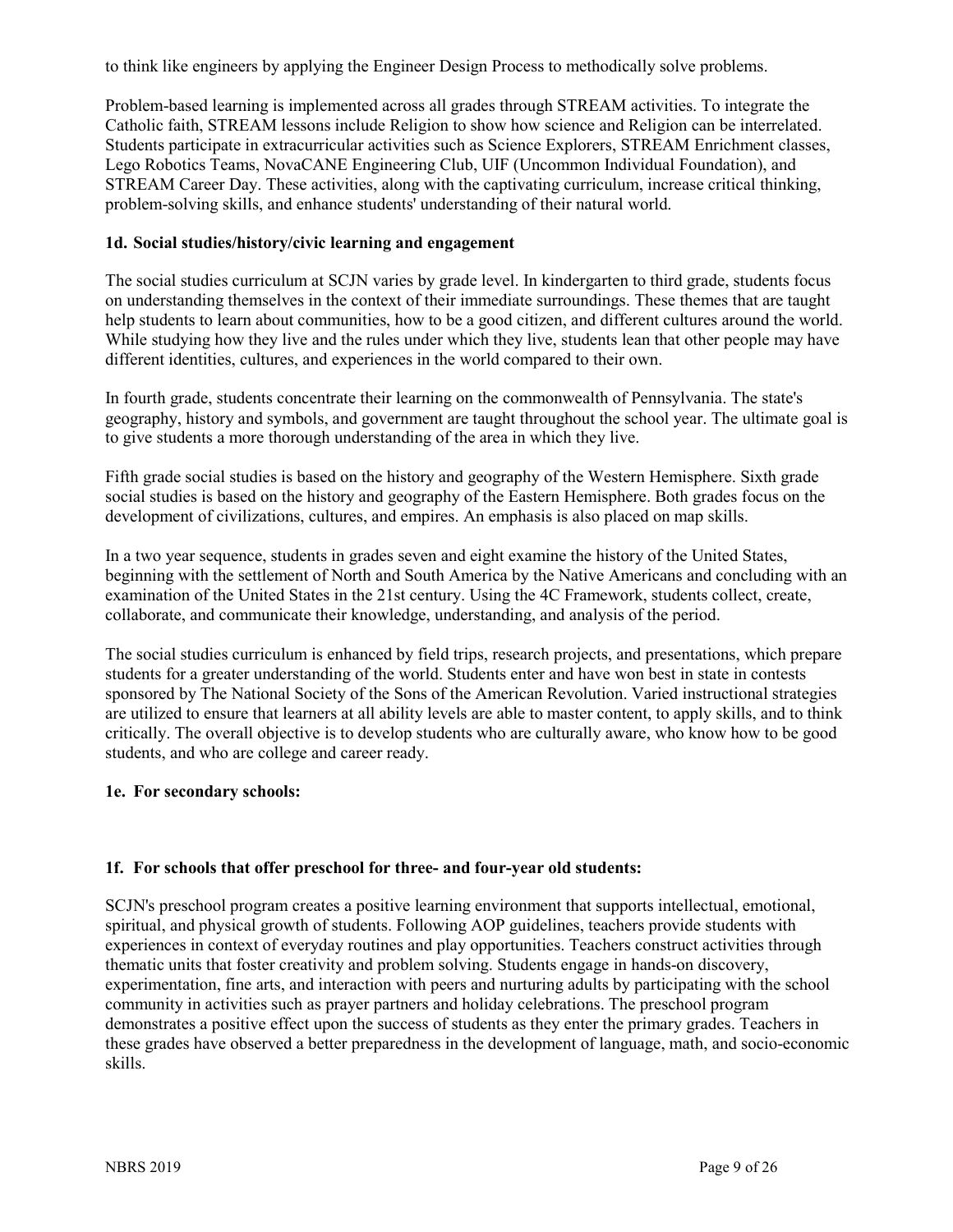#### **2. Other Curriculum Areas:**

## Religion

SCJN's mission is to teach as Jesus did by weaving faith, service and community into the curriculum. The students' relationship with God is strengthened through social justice projects, monthly liturgies, celebrations of the liturgical seasons, and daily prayer. Religion is taught daily and is in compliance with AOP guidelines. Each year, students enrich their knowledge of Jesus, Mary, the Bible, the Saints, the Seven Sacraments, and the Church. By interweaving religion into the circumstances of daily life, the students become moral and compassionate leaders.

#### Fine Arts

SCJN enriches students through immersion into multidisciplinary areas. The purpose of the fine arts program is to enhance learning and to instill an appreciation of diverse, God-given gifts and abilities. Music and art are offered to kindergarten through eighth grade once a week. Students are taught to internalize music through singing and movement, develop analytical listening skills, and learn music theory concepts. They demonstrate learning through performances in the classroom and in school shows. Students are encouraged to join music electives such as band, the Spring Production, and the Church choir.

In art class, students increase their creative ability through drawing, painting, sculpting, and printmaking. They are exposed to art history and multicultural works of art. Students display their artwork in the SCJN Annual Art Exhibition and the Archdiocese of Philadelphia Showcase of Excellence.

#### Physical Education

SCJN students in grades kindergarten through eighth grade have physical education (PE) once a week. The goal of PE is to teach the students the lifelong value of physical activity and how it contributes to their overall well-being. PE promotes good health, develops basic and advanced motor skills, and provides many opportunities for physical fitness. Students learn movement patterns and concepts that apply to physical activity and performance. They work individually and cooperatively to meet these goals. Students gain confidence, learn self-control, build resiliency, and improve social skills. SCJN students learn to enjoy physical activity while respecting others and themselves. They gain the skills necessary to be physically fit and the knowledge needed to lead a healthy lifestyle.

#### Spanish

SCJN is in compliance with the program's foreign language requirements. The Spanish foreign language program is taught in first and second grade once a week for forty-five minutes; in third and fourth grade twice a week for sixty minutes; and in fifth through eighth grade twice a week for one hundred ten minutes. Essential skills that support students' acquisition of Spanish is learning to read, spell, and complete writing assignments. Lectures, videos, and listening to native Spanish speakers, all promote knowledge in the target language. Students begin to learn the fundamentals of speaking Spanish and an appreciation for Spanish culture. The program develops a foundation in the Spanish language through role-playing, interactive games, and writing. The rigorous curriculum increases a student's opportunity to place out of Spanish I in high school.

#### Technology

Technology classes are taught to students in kindergarten through eighth grade once a week. Students enhance skills in many different areas including basic technology skills, keyboarding, digital citizenship, word processing, research skills, spreadsheet creation, slideshow design, computer programing, and STEM lessons. STEM lessons are introduced by a non-profit organization, Uncommon Individual Foundation (UIF). These lessons include 3D design and printing, a commercial drone demonstration, building and flying smaller drones, virtual reality simulation, web design, and computer programing. Students use programs such as Type to Learn, Tynker, and Little Bits to reinforce technology skills that meet the International Society for Technology in Education (ISTE) standards.

NBRS 2019 Page 10 of 26 Technology is incorporated into every subject area throughout the day. Teachers utilize applications such as BrainPop, Starfall, and ABCYa for the expansion and enhancement of lessons. Students in prekindergarten to third grade use iPads on a daily basis. In grades four to eight, there is a 1:1 ratio of Chromebooks. Every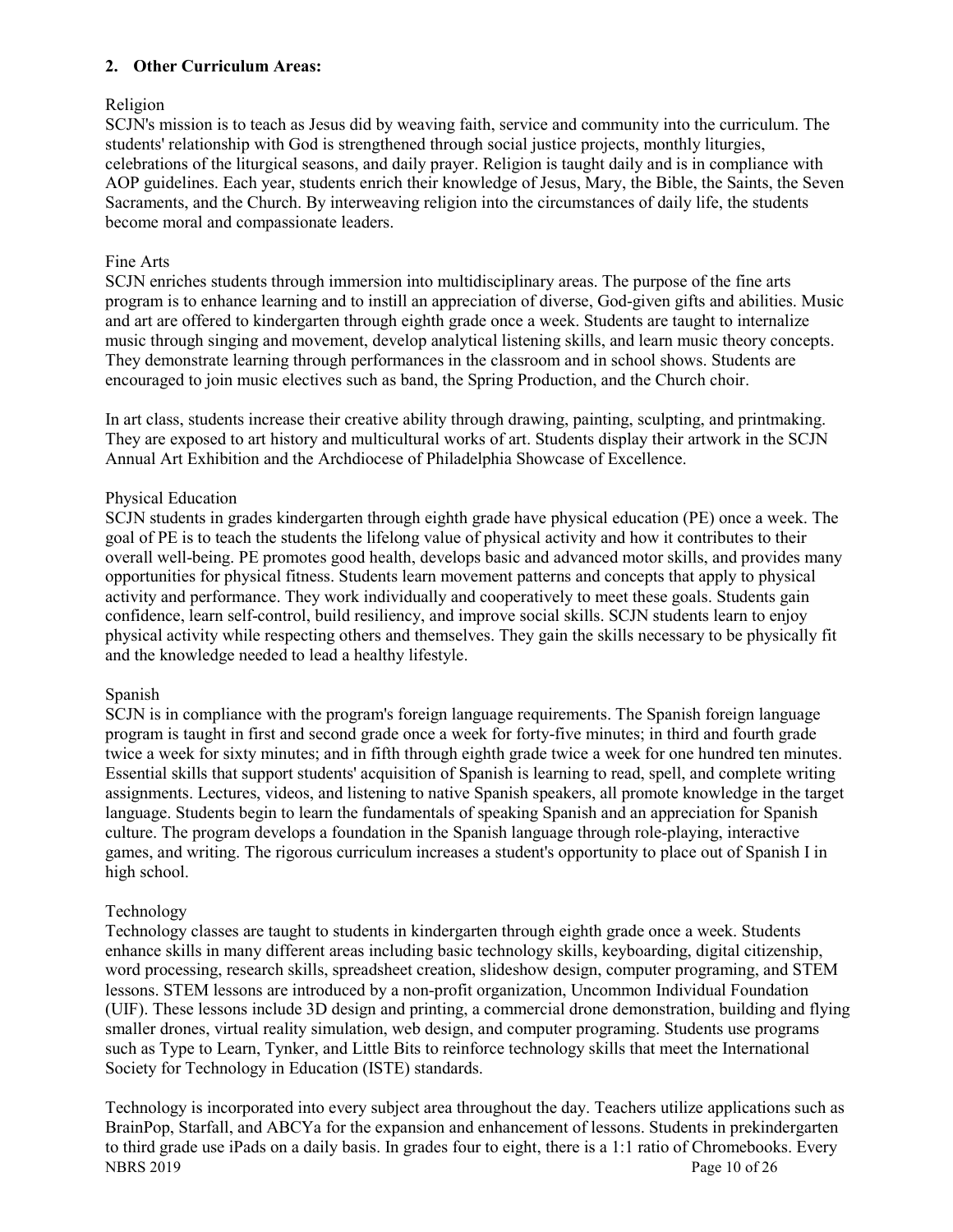classroom is equipped with an interactive board. Chromecast and Apple TV are also used. Teachers incorporate the use of G Suite into all lessons so that students are prepared for 21st Century learning.

## Library

Library classes are offered to students once a week from prekindergarten to eighth grade. In addition to teaching library skills, the librarian designs projects such as literature circles, author and genre studies, and book clubs to further develop reading comprehension, fluency, phonics, and vocabulary skills. Students in fifth through eighth grade compete in the annual Delaware County Reading Olympics each year.

## **3. Special Populations:**

SCJN inspires students to be academically successful and to use their talents to achieve these goals. Each child is unique and brings talents that are strengthened as they continue their education. Through differentiated instruction, teachers make academic goals possible to reach regardless of students' abilities.

When completing the admissions application, parents share any pertinent information about the student, such as an Individualized Education Program (IEP), any previous testing, or a disability that may have been identified. The principal works closely with the teachers and the school psychologist to form a plan of action to ensure student success. The Reading Specialist screens all new students who enter the school in grades one through four. Assisting students, so that they meet with success, is a strong attribute of SCJN.

An Instructional Support Team (IST) assists teachers and parents with students' needs. Teachers may request an IST for various reasons, including learning or behavioral support. The team and parents collaborate to form strategies to achieve goals. Members of the Delaware County Intermediate Unit (DCIU) also give input. Follow-up meetings are held on a regular basis.

Standardized test scores and assessments, both formal and informal, are utilized to plan instruction and, as a tool, to ascertain strengths and weaknesses. Support is offered to assist students before or after school. Teachers apprise parents of concerns via personal meetings, email, or phone calls. Collaboration among grade levels as well as in specific departments helps to develop consistent instructional goals. Lessons in all areas of the curriculum allow for individual learning styles.

Teachers employ differentiated instructional methods by utilizing flexible grouping, direct and/or individual instruction, and modeling. The reading program allows for students to work at their own level. The math program provides innovative support for teaching and learning with embedded professional development, robust digital tools, and a comprehensive assessment plan. Students are given challenging enrichment activities to complete while the teacher works with those who are on or below level. Digital tools are used to enhance each program and engage students.

The reading specialist from the DCIU works with students in grades one through four. Teachers in kindergarten and first grade were trained in the Wilson program to help students build strong foundational skills. A parishioner, who is a college professor, volunteers to assist teachers with small group instruction. Grade-to-grade collaboration, guidelines for struggling learners, scaffolding, and small group instruction provides extra help.

Each year, Terra Nova Scores are examined to determine student placement within their class. Students who are at the top/bottom of their class are given the necessary tools to challenge and/or help them. At faculty meetings, the data is analyzed for growth and to see if there are any areas of concern. If an area of concern is identified, a plan is put into action. One specific observation that was made showed students were performing lower on computation. As a result, daily math drills were implemented from grades one through eight.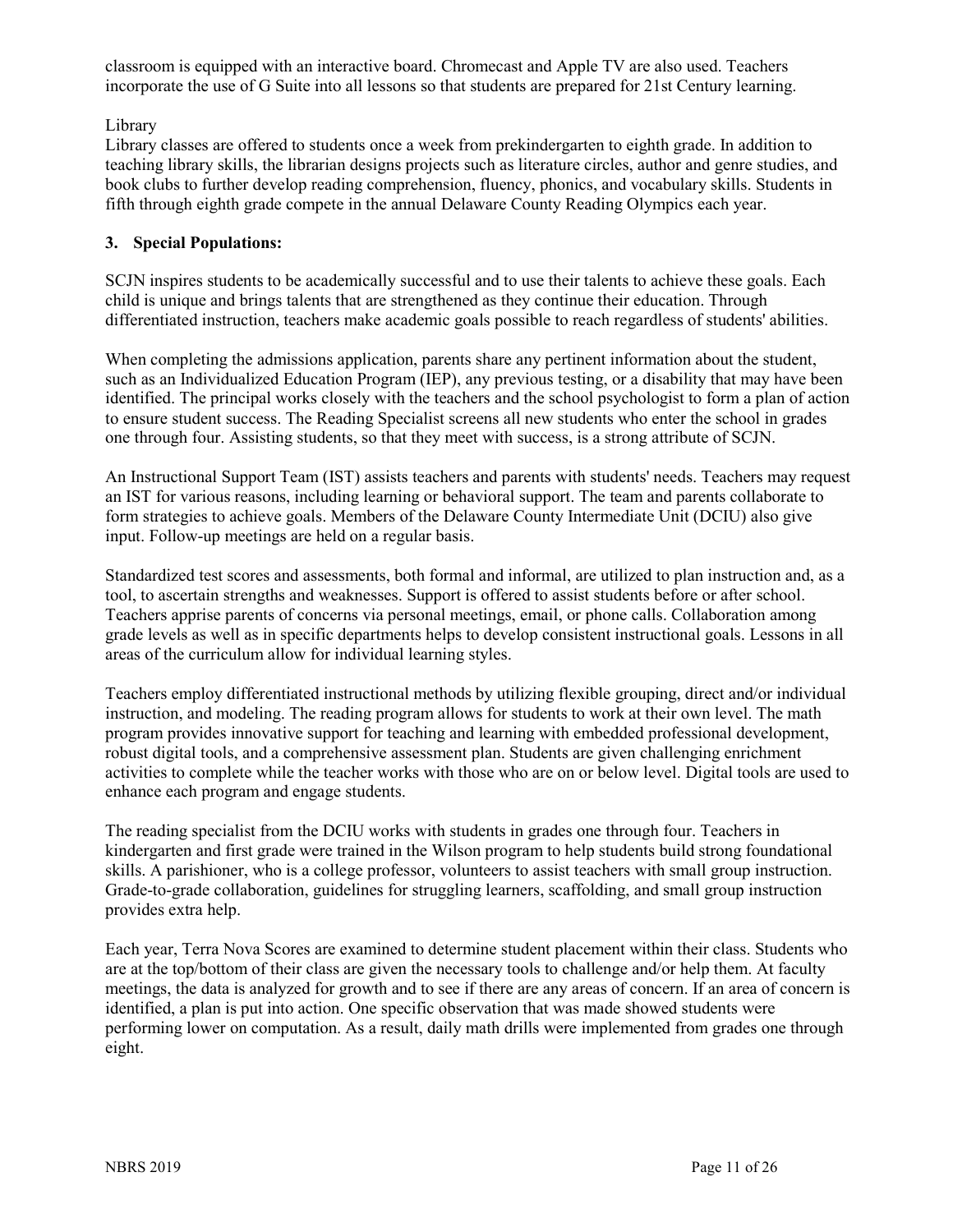## **1. School Climate/Culture:**

Faith, community, and service are the foundations of SCJN. Teachers provide an academic program that is engaging, challenging, success-oriented, and incorporates skills that foster a loving, nurturing environment.

Teachers provide a positive learning environment that encourages and motivates students. Lessons are differentiated, providing multiple means of representation, engagement, and expression to allow each student to achieve objectives successfully. Teachers promote student collaboration through hands-on experiences, encourage independent thinking by challenging students to apply learning to real-life situations, and help students develop age-appropriate responsibilities. Students are recognized for academic achievements through trimester honor roll, scholarship awards, and daily praise.

Along with providing a stimulating environment for achievement, SCJN values each student and cultivates his/her emotional and spiritual growth. Students lead school-wide prayers in the morning, at noon, and at dismissal. Students in third through eighth grade attend weekly Masses with the parish community. Older students have the opportunity to enrich their faith through altar serving and choir. All students participate in community prayer, prepare monthly Masses, and recite the Rosary to nurture their Catholic identity.

A virtues program was established six years ago to guide children to be self-reflective of their behavior. Each month, teachers introduce a new virtue and discuss how that talent can be used within the classroom, school, home, and community. This year, SCJN created a Kindness River Rock Garden outside the entrance to the school to inspire students to show kindness and to live out the core virtues that are taught during the school day.

The positive environment within SCJN is one that builds community among the faculty and students. Each morning upperclassmen, the principal, and teachers greet students as they arrive. Students in prekindergarten through eighth grade participate in co-curricular and extracurricular activities coordinated by teachers such as art, bucket band, cooking, sports, Speak Up, cheerleading, and Science Explorers. Student Council plans and organizes events such as Spirit Days and Winter/Summer Olympic games to show passion and pride for SCJN.

The SCJN community values and supports the teachers. At monthly faculty meetings, teachers feel comfortable to share ideas and collaborate with the principal to enhance the academic environment. As a school that emphasizes Catholic teachings, teachers meet weekly for faculty prayer and breakfast. The SCJN Home and School Association (HSA) offers support to the faculty and staff by running various activities to demonstrate their appreciation throughout the school year.

#### **2. Engaging Families and Community:**

The relationship between school and community is valued at SCJN. An education that is incorporated with a belief in Christ is the foundation of SCJN's school philosophy. When the school and community work together, students witness what it means to be loving disciples of Jesus.

Parents work directly with the school administration and faculty to advance the school's mission and to build a strong connection with the surrounding community. Parents are involved in various aspects of leadership roles, such as the HSA. The main focus of the HSA is to enhance the lives of families through social and fundraising events. Some major fundraisers at SCJN are the Boutique Sale, a golf/tennis outing, a raffle, and a pancake breakfast.

Option C, a grading and communication system, grants parents access to monitor their child's progress. In addition, this system enables the regular dissemination of important information to parents and faculty and generates schedules for parent-teacher conferences.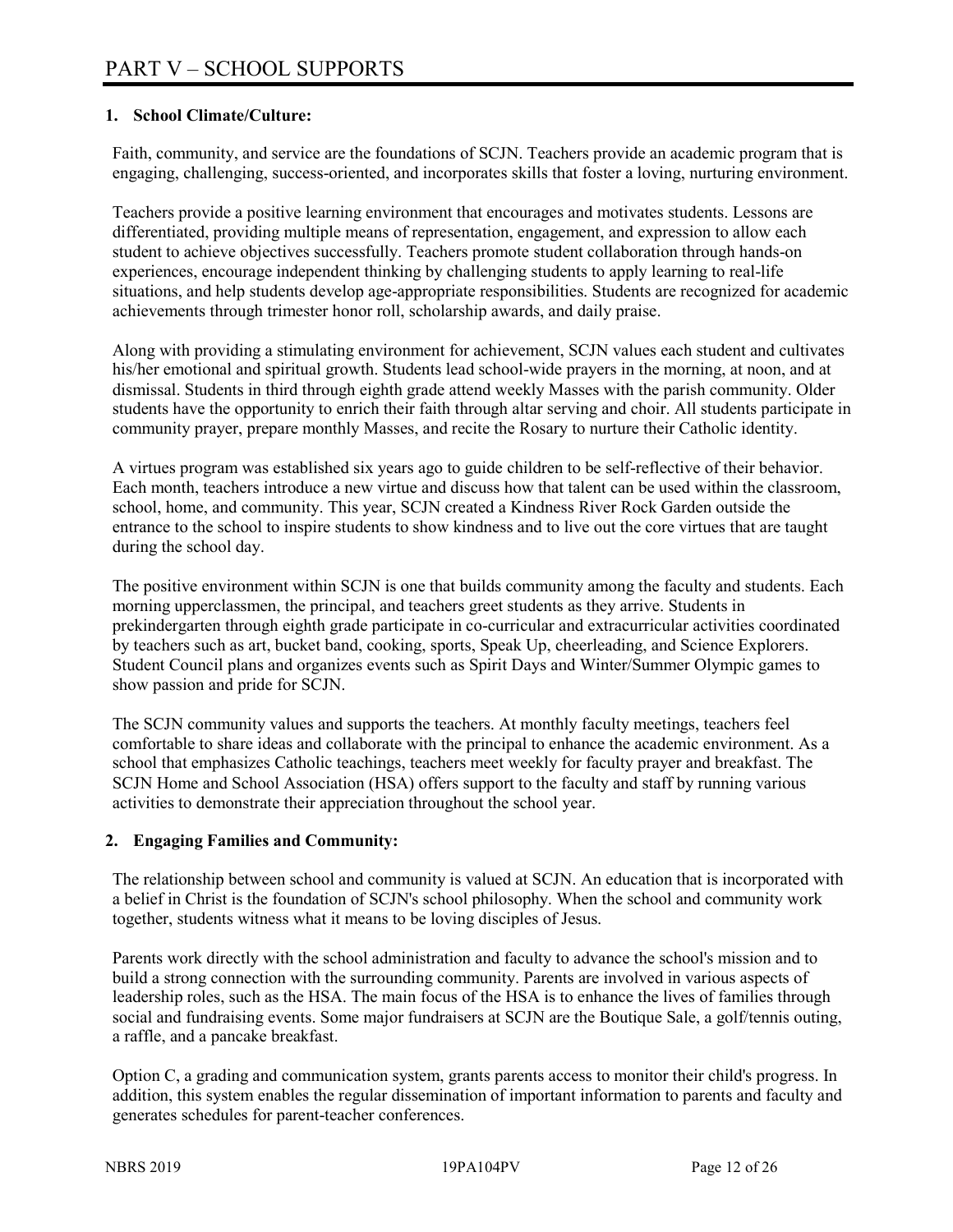SCJN utilizes other correspondence methods such as the school website and teacher webpages, each of which is updated regularly with announcements about the classroom, school, or community events. The webpages are directly linked to the school calendar for important dates and events throughout the year. School events and student accomplishments are shared with the community via social media.

SCJN recognizes the importance of reaching out to the community. A special focus is placed on helping those who are less fortunate. Monthly social justice projects are completed throughout the school year and are sponsored by each grade. Faculty, students, and parents take pride in helping the surrounding communities.

## **3. Professional Development:**

SCJN's staff believes that teaching is an art encompassing a philosophy that all students deserve the best possible education and that a distinct correlation exists between a teacher's continued professional development (PD) and student achievement. Research confirms that the most important factor contributing to a student's success in school is the quality of teaching.

An overall goal of the school is to improve communication. The faculty and principal attended a PD entitled, Better Conversations, to raise awareness of listening fully and responding in conversations with students and parents. SCJN partnered with Speak Up for training to conduct meetings with students on topics relevant to them. The goal is for middle school students to enhance communication and build positive relationships. Since the implementation of Speak Up, both parents and faculty have seen a positive change in the relationships among students.

The staff at SCJN realizes the importance of continually updating all programs in order to remain a school with a quality Catholic education. With the purchase of each new subject series, the faculty receives initial and follow-up PD so that the programs are utilized to the fullest. The faculty completed training on G Suite for Education and STEM training to enhance teaching and technology. A superintendent from the Office of Catholic Education presented a workshop to the faculty on SCJN's Terra Nova scores. In addition, the faculty and principal further examined the scores to see where the students were exceeding and where there were opportunities for improvement.

The professional atmosphere at SCJN is one in which effective teaching and learning are valued and supported. This contributes to the professional and personal success of administrators and teachers and, ultimately, student achievement. The principal and faculty work as a team. At faculty, grade-band, and departmental meetings, teachers discuss the design and implementation of successful teaching strategies and share practical educational tips and websites with their colleagues. The principal keeps the faculty abreast on all PD opportunities. Teachers present newly learned information from PD sessions at each faculty meeting in order to introduce conference topics and to discuss strategies for implementation at SCJN. Also, mentors are assigned to novice teachers. Regular meetings are held to meet to discuss specific goals as well as weekly lessons.

## **4. School Leadership:**

The leadership of SCJN is a committed collaboration between pastor and principal to ensure an exceptional religious and academic experience. The pastor oversees both the faith development and the financial stability of the school. He is active within the school by assisting with school plays, celebrating school Liturgies, and visiting classrooms. The principal monitors the students' progress and supports teachers. As a supervisor, the principal creates a school environment that supports the school's mission, as well as, teachers, students, and parents with the guidance and resources needed to be successful.

Leadership works with a parish finance committee and a school budget committee in the planning and implementation of programs and the maintenance of facilities. Both committees consist of members who are versed in finance, marketing, enrollment, law, and strategic planning and are committed to the school's mission. The budget committee works closely with the principal for long and short-term strategic planning. Together they secure the integrity and long-standing excellence of the school by establishing policy,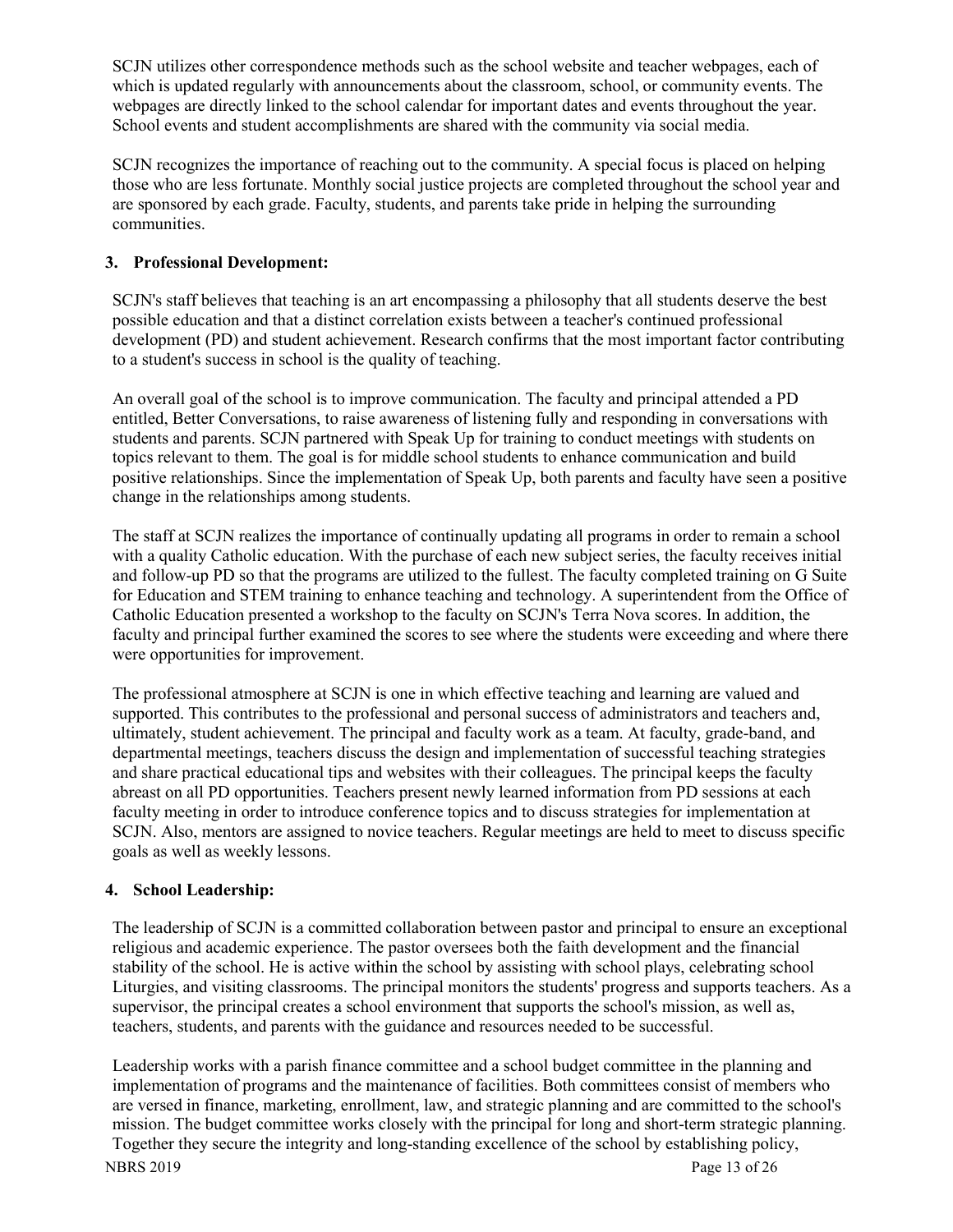providing resources, and ensuring a quality educational program. Plans are purposefully aligned with the school's philosophy, mission, and Middle States Plan for Growth and Improvement. This critical team effort fosters a productive faith-centered environment for teaching and learning, encourages timely and open communication with parents, and clarifies the vision necessary for day-to-day operations and longterm planning.

The principal works closely with the HSA. SCJN is fortunate to have such committed parents who works tirelessly to help build a strong community atmosphere through activities and events held throughout the year.

The leadership shares a vision of a successful and strong Catholic education at SCJN. For over fifty years, the leadership of SCJN has worked as a team to establish the implementation of successful spiritual and academic programs. This strong commitment is evident in the recent updates to the school: a state-of-theart gymnasium, three new classrooms, a secure front entrance and lobby, new administrative offices, and an elevator. Security cameras, a buzzer system, keyless entry locks, new sound system, and new lighting for the cafeteria and stage were also recently installed.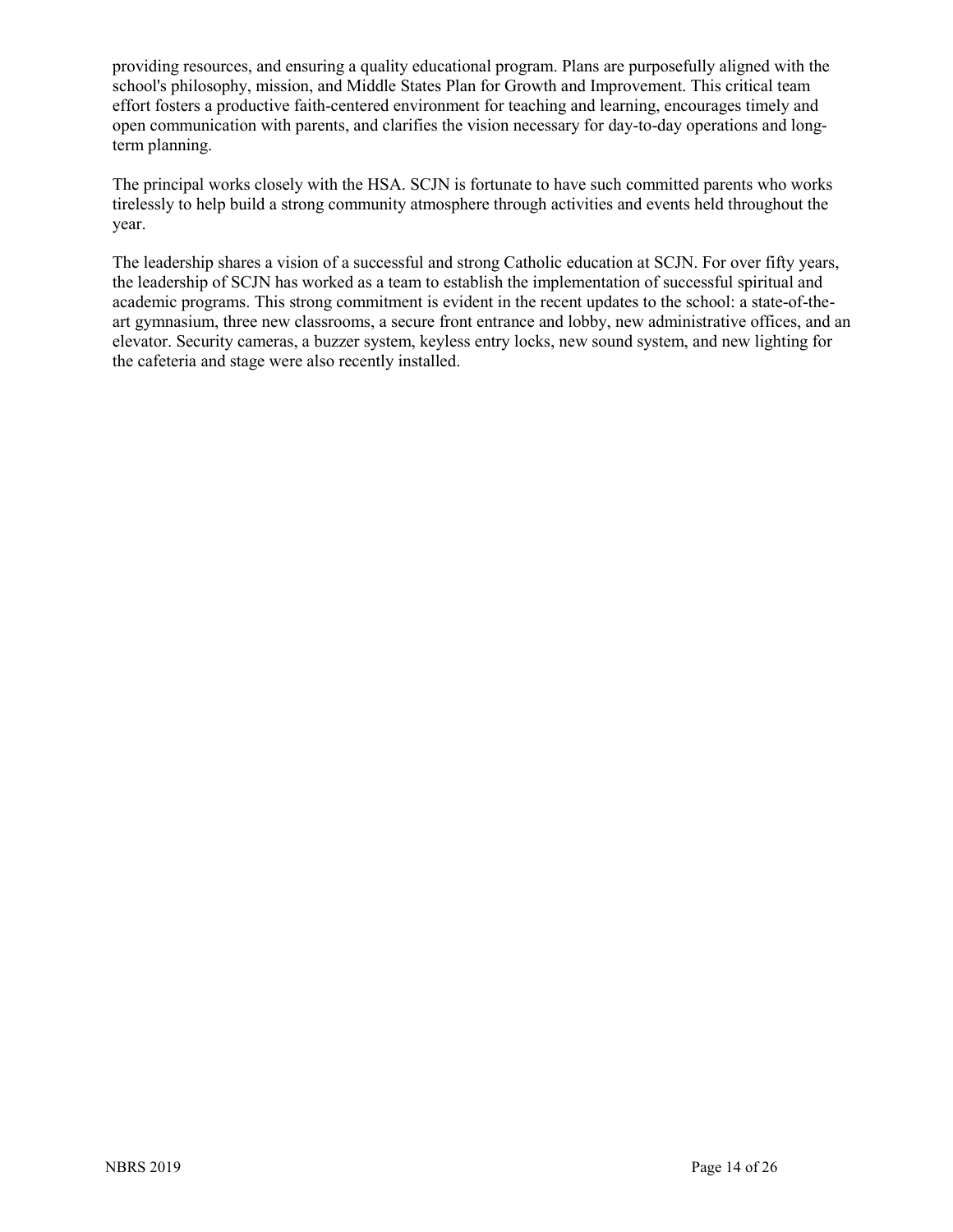In addition to SCJN's challenging and successful academic program, socio-emotional learning is an equally important part of preparing students for the future. The SCJN community works together to ensure the education of the whole child through teaching and reinforcing life skills such as empathy, conflict resolution, and team building. SCJN strives to nurture a generation who thinks of others, learns from difficult situations, and creates beauty in this world. Socio-emotional learning is purposefully and effectively woven into the fabric of a faith-based education at Saints Colman-John Neumann School.

The faculty models the way in which students can become responsible members of the Church and society by demonstrating the Christian spirit of faith, hope, and charity. Social justice projects are coordinated throughout the year and a different grade organizes a specific project each month. Students are challenged to do a service at home to earn each donation. These projects instill a sense of compassion and responsibility as the students learn to share their time, talent, and treasure.

Current events are taken into consideration and incorporated into the list of organizations SCJN supports. The SCJN community donated money to a school in Oaxaca, Mexico, which was destroyed by an earthquake. Money was donated to St. Vincent De Paul Catholic School in Texas, which was destroyed by flooding. SCJN has built a strong bond with some charities which have been supported throughout the years by collecting canned goods for Camp Out for Hunger, providing Thanksgiving dinners for St. Francis Inn Ministries, purchasing Christmas gifts for the Salvation Army, donating socks for the homeless through the Joy of Sox program, and giving non-perishable goods for the Ancient Order of Hibernians. During Lent, a school-wide lunch experience of rice and water raises awareness of hunger and money for Operation Rice Bowl. For twenty-five years, SCJN has sponsored three impoverished children through Children International. Parents, students, and staff volunteer to cook meals and socialize with the guests when the Interfaith Hospitality Network, a program for homeless families, visits Saint John Neumann Parish.

SCJN provides an environment where Catholic beliefs, values, and the spirit of faith permeates throughout the school community. Students experience many opportunities to strengthen their relationship with God, which helps them continue to walk in the footsteps of Jesus. After graduation, alumni of Saints Colman-John Neumann School continue to dedicate themselves to a life of service by showing mercy and compassion to those who are less fortunate.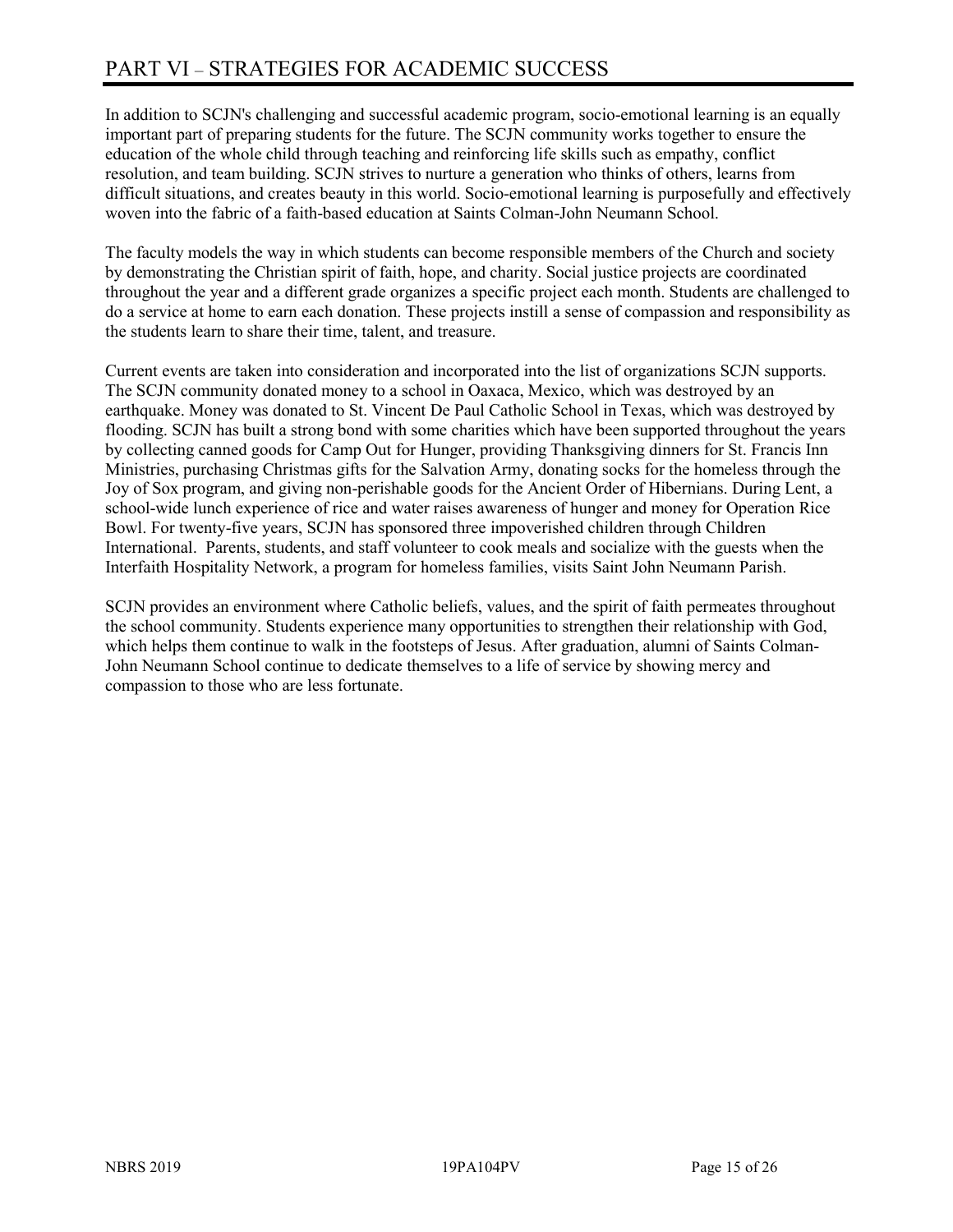# PART VII – NON-PUBLIC SCHOOL INFORMATION

1. Non-public school association(s): Catholic

Identify the religious or independent associations, if any, to which the school belongs. Select the primary association first.

| 2. | Does the school have nonprofit, tax-exempt $(501(c)(3))$ status?                                       | Yes X  | No. |
|----|--------------------------------------------------------------------------------------------------------|--------|-----|
| 3. | What is the educational cost per student?<br>(School budget divided by enrollment)                     | \$6400 |     |
|    | 4. What is the average financial aid per student?                                                      | \$2125 |     |
| 5. | What percentage of the annual budget is devoted to<br>scholarship assistance and/or tuition reduction? | 31%    |     |
| 6. | What percentage of the student body receives<br>scholarship assistance, including tuition reduction?   | 100%   |     |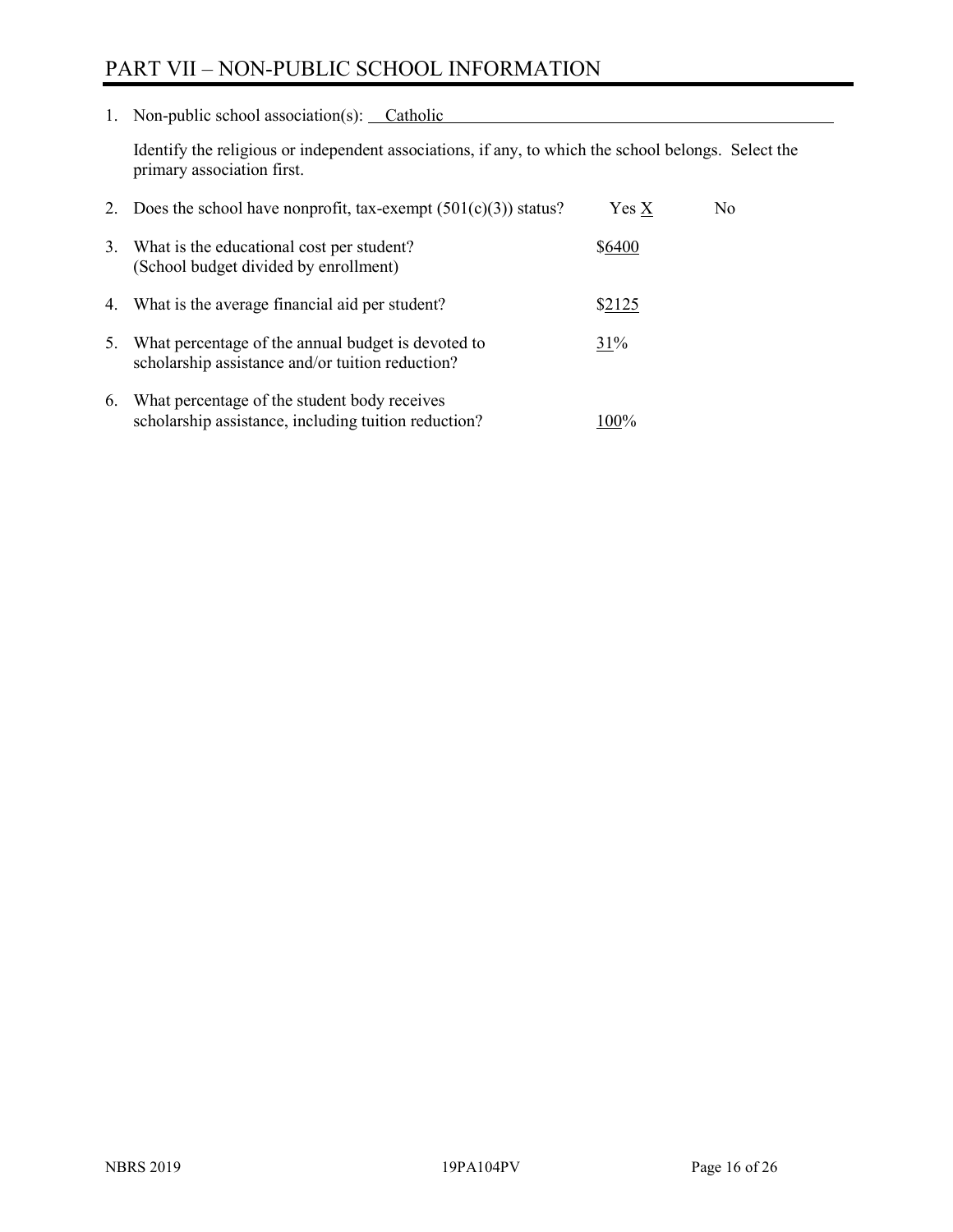# PART VIII – ASSESSMENT RESULTS FOR NORM-REFERENCED TESTS

#### **REFERENCED BY NATIONAL NORMS**

**Subject:** Math **Test:** Terra Nova 3 **Grade:** 3 **Edition/Publication Year:** 2016 **Publisher:** DRC/CTB **Scores are reported here** 

**as:** Percentiles

| School Year                                | 2017-2018 |
|--------------------------------------------|-----------|
| Testing month                              | Mar       |
| <b>SCHOOL SCORES</b>                       |           |
| Average Score                              | 77        |
| Number of students tested                  | 31        |
| Percent of total students tested           | 100       |
| Number of students alternatively assessed  | $\theta$  |
| Percent of students alternatively assessed | $\theta$  |
| <b>SUBGROUP SCORES</b>                     |           |
| 1. Other 1                                 |           |
| Average Score                              |           |
| Number of students tested                  |           |
| 2. Other 2                                 |           |
| Average Score                              |           |
| Number of students tested                  |           |
| 3. Other 3                                 |           |
| Average Score                              |           |
| Number of students tested                  |           |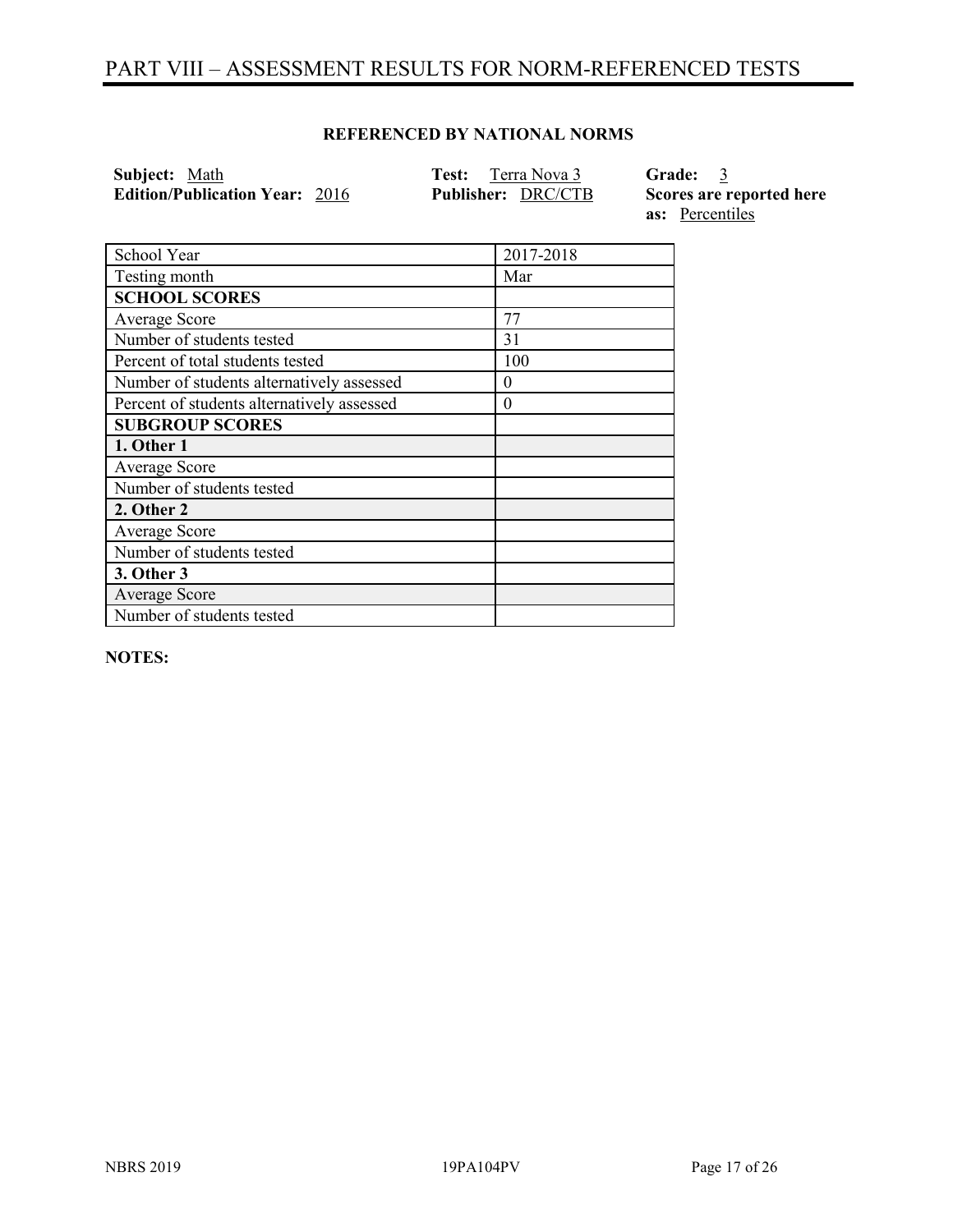| Subject: Math                         | Terra Nova 3<br>Test:     | Grade: 4                 |
|---------------------------------------|---------------------------|--------------------------|
| <b>Edition/Publication Year: 2016</b> | <b>Publisher: DRC/CTB</b> | Scores are reported here |
|                                       |                           | <b>as:</b> Percentiles   |

| 2017-2018 |
|-----------|
|           |
| Mar       |
|           |
| 75        |
| 22        |
| 100       |
| $\theta$  |
| $\theta$  |
|           |
|           |
|           |
|           |
|           |
|           |
|           |
|           |
|           |
|           |
|           |

**NOTES:** 

 $\mathsf{I}$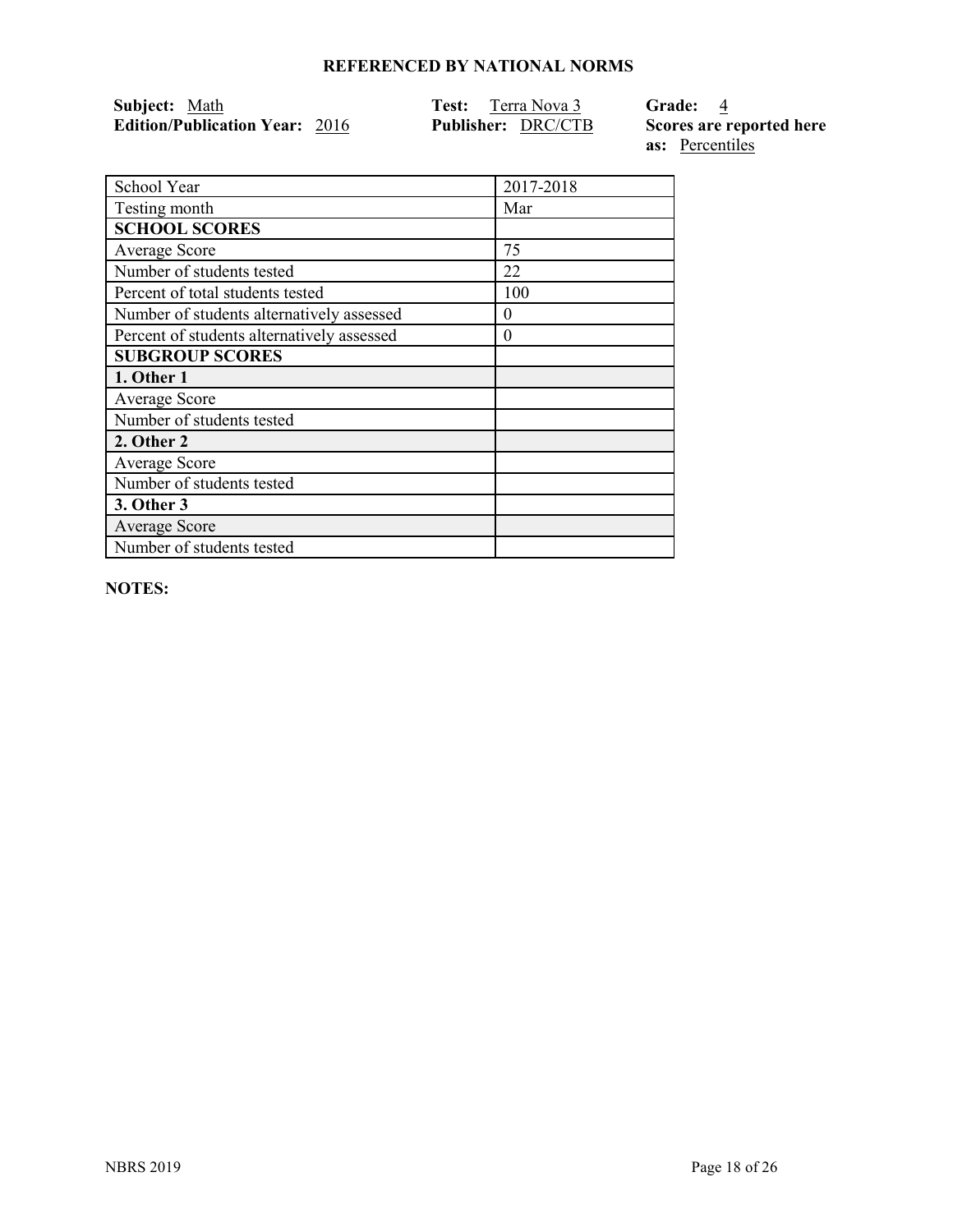| Subject: Math                         | Terra Nova 3<br>Test:     | Grade: 5                 |
|---------------------------------------|---------------------------|--------------------------|
| <b>Edition/Publication Year: 2016</b> | <b>Publisher: DRC/CTB</b> | Scores are reported here |
|                                       |                           | <b>as:</b> Percentiles   |

| School Year                                | 2017-2018 |
|--------------------------------------------|-----------|
| Testing month                              | Mar       |
| <b>SCHOOL SCORES</b>                       |           |
| Average Score                              | 90        |
| Number of students tested                  | 21        |
| Percent of total students tested           | 100       |
| Number of students alternatively assessed  | 0         |
| Percent of students alternatively assessed | 0         |
| <b>SUBGROUP SCORES</b>                     |           |
| 1. Other 1                                 |           |
| Average Score                              |           |
| Number of students tested                  |           |
| 2. Other 2                                 |           |
| Average Score                              |           |
| Number of students tested                  |           |
| 3. Other 3                                 |           |
| <b>Average Score</b>                       |           |
| Number of students tested                  |           |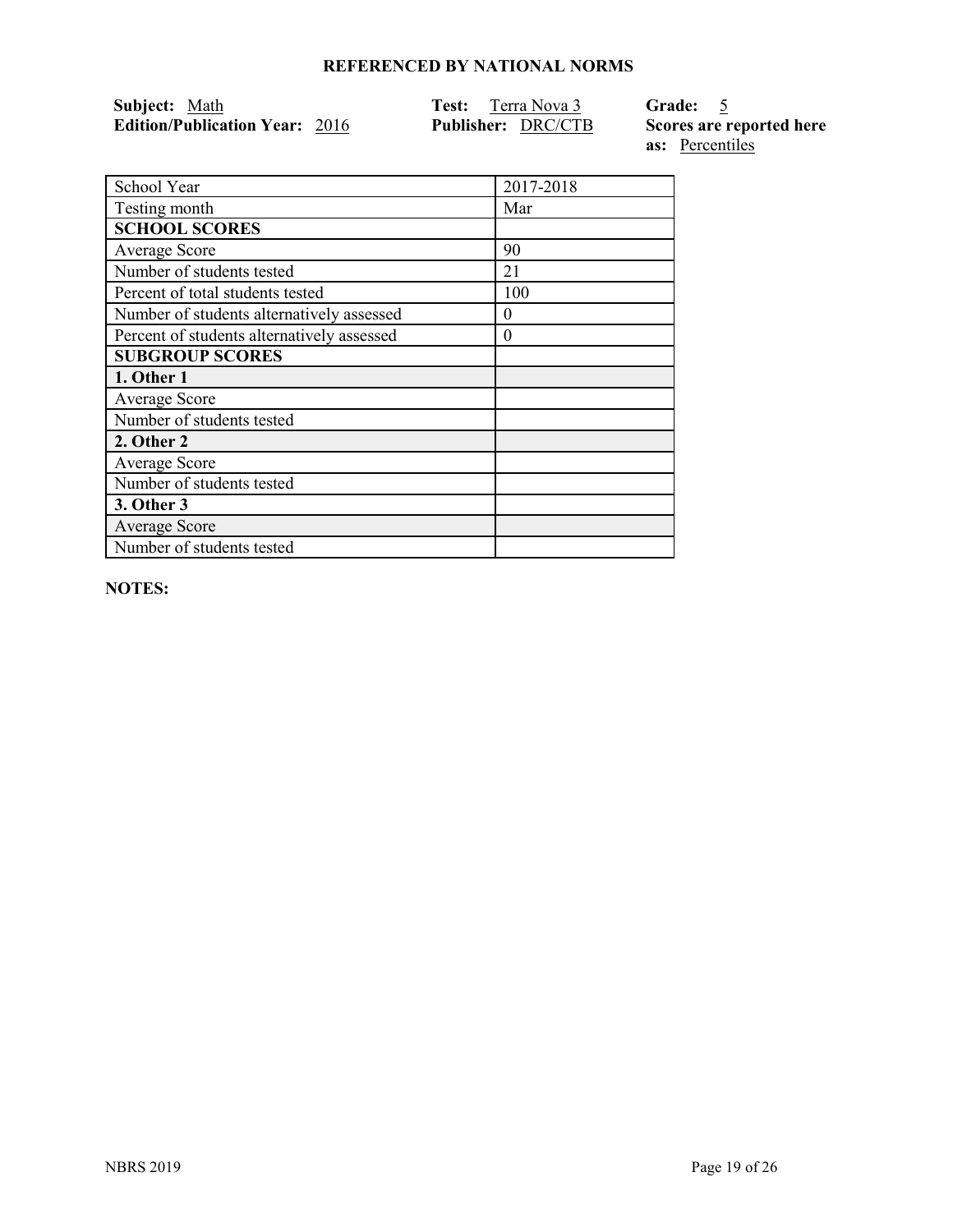| Subject: Math                         | Terra Nova 3<br>Test:     | Grade: 6                 |
|---------------------------------------|---------------------------|--------------------------|
| <b>Edition/Publication Year: 2016</b> | <b>Publisher: DRC/CTB</b> | Scores are reported here |
|                                       |                           | <b>as:</b> Percentiles   |

| School Year                                | 2017-2018 |
|--------------------------------------------|-----------|
| Testing month                              | Mar       |
| <b>SCHOOL SCORES</b>                       |           |
| Average Score                              | 95        |
| Number of students tested                  | 14        |
| Percent of total students tested           | 100       |
| Number of students alternatively assessed  | $\theta$  |
| Percent of students alternatively assessed | $\theta$  |
| <b>SUBGROUP SCORES</b>                     |           |
| 1. Other 1                                 |           |
| Average Score                              |           |
| Number of students tested                  |           |
| 2. Other 2                                 |           |
| Average Score                              |           |
| Number of students tested                  |           |
| 3. Other 3                                 |           |
| Average Score                              |           |
| Number of students tested                  |           |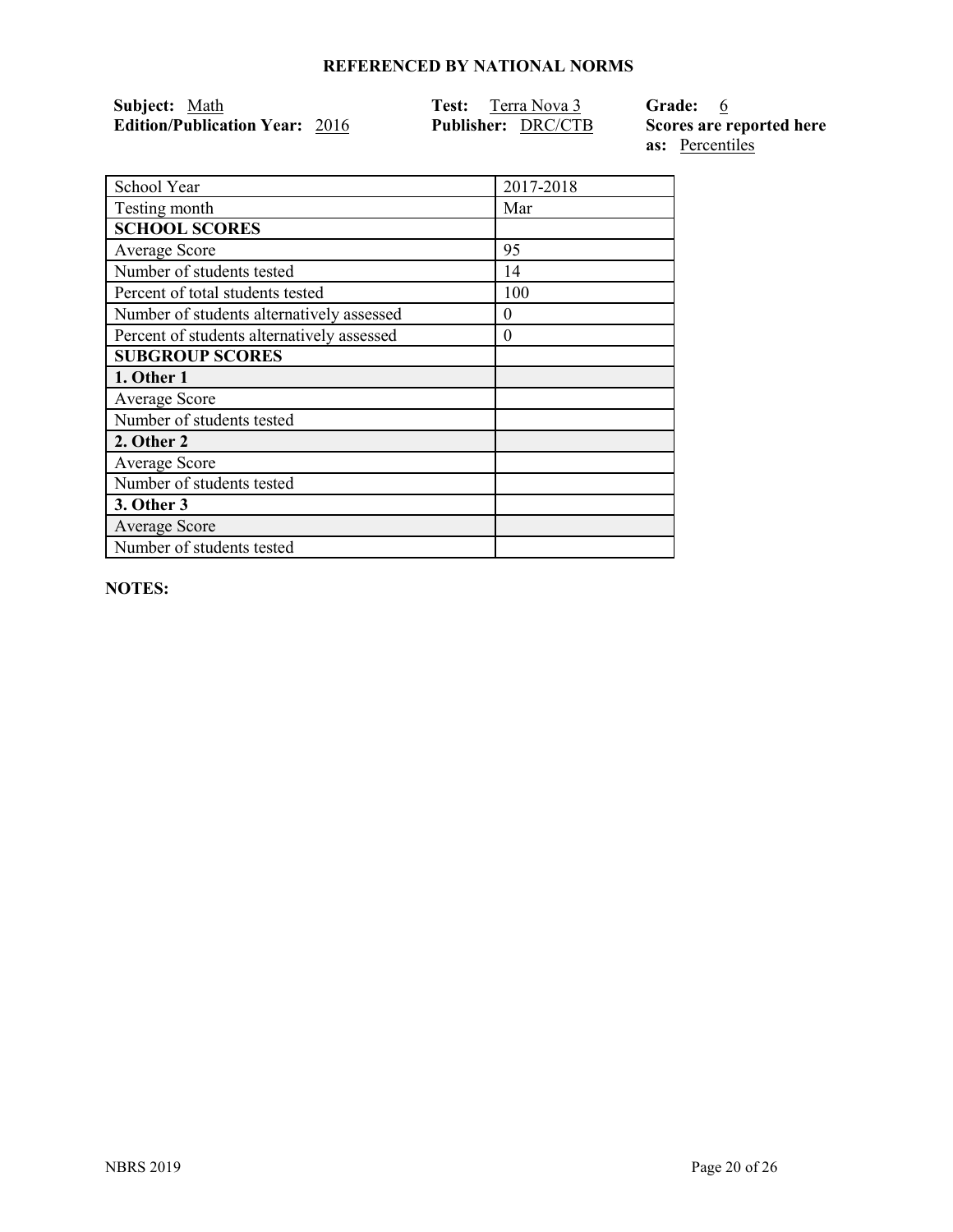| Subject: Math                         | Terra Nova 3<br>Test:     | <b>Grade:</b>            |
|---------------------------------------|---------------------------|--------------------------|
| <b>Edition/Publication Year: 2016</b> | <b>Publisher: DRC/CTB</b> | Scores are reported here |
|                                       |                           | <b>as:</b> Percentiles   |

| School Year                                | 2017-2018 |
|--------------------------------------------|-----------|
| Testing month                              | Mar       |
| <b>SCHOOL SCORES</b>                       |           |
| Average Score                              | 96        |
| Number of students tested                  | 14        |
| Percent of total students tested           | 100       |
| Number of students alternatively assessed  | $\theta$  |
| Percent of students alternatively assessed | $\theta$  |
| <b>SUBGROUP SCORES</b>                     |           |
| 1. Other 1                                 |           |
|                                            |           |
| <b>Average Score</b>                       |           |
| Number of students tested                  |           |
| 2. Other 2                                 |           |
| <b>Average Score</b>                       |           |
| Number of students tested                  |           |
| <b>3. Other 3</b>                          |           |
| <b>Average Score</b>                       |           |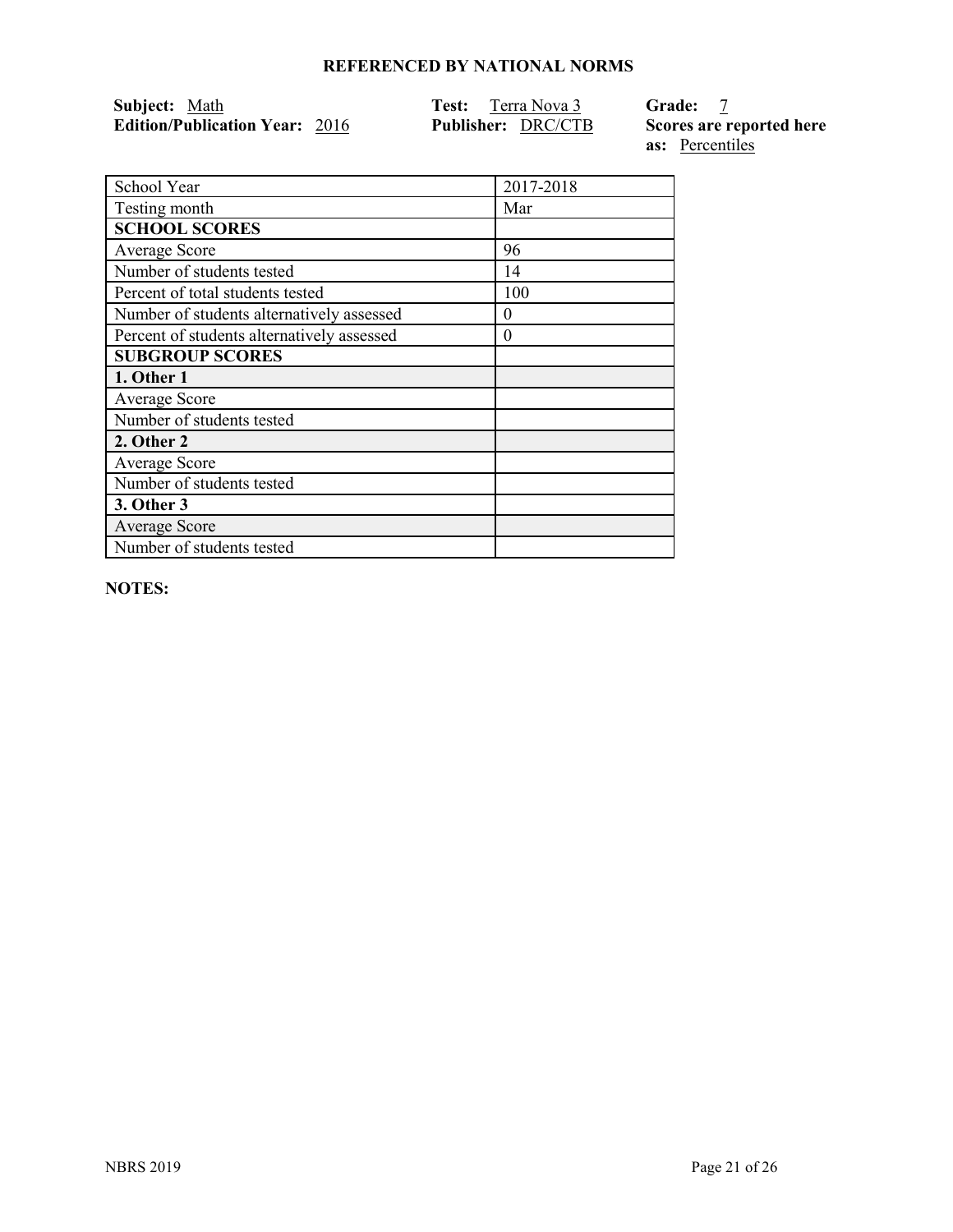| <b>Subject:</b> Reading/ELA           | <b>Test:</b> Terra Nova 3 | Grade: 3                 |
|---------------------------------------|---------------------------|--------------------------|
| <b>Edition/Publication Year: 2016</b> | <b>Publisher: DRC/CTB</b> | Scores are reported here |
|                                       |                           | as: Percentiles          |

| School Year                                | 2017-2018 |
|--------------------------------------------|-----------|
| Testing month                              | Mar       |
| <b>SCHOOL SCORES</b>                       |           |
| Average Score                              | 69        |
| Number of students tested                  | 31        |
| Percent of total students tested           | 100       |
| Number of students alternatively assessed  | $\theta$  |
| Percent of students alternatively assessed | $\theta$  |
| <b>SUBGROUP SCORES</b>                     |           |
| 1. Other 1                                 |           |
| Average Score                              |           |
| Number of students tested                  |           |
| 2. Other 2                                 |           |
| <b>Average Score</b>                       |           |
| Number of students tested                  |           |
| <b>3. Other 3</b>                          |           |
| <b>Average Score</b>                       |           |
| Number of students tested                  |           |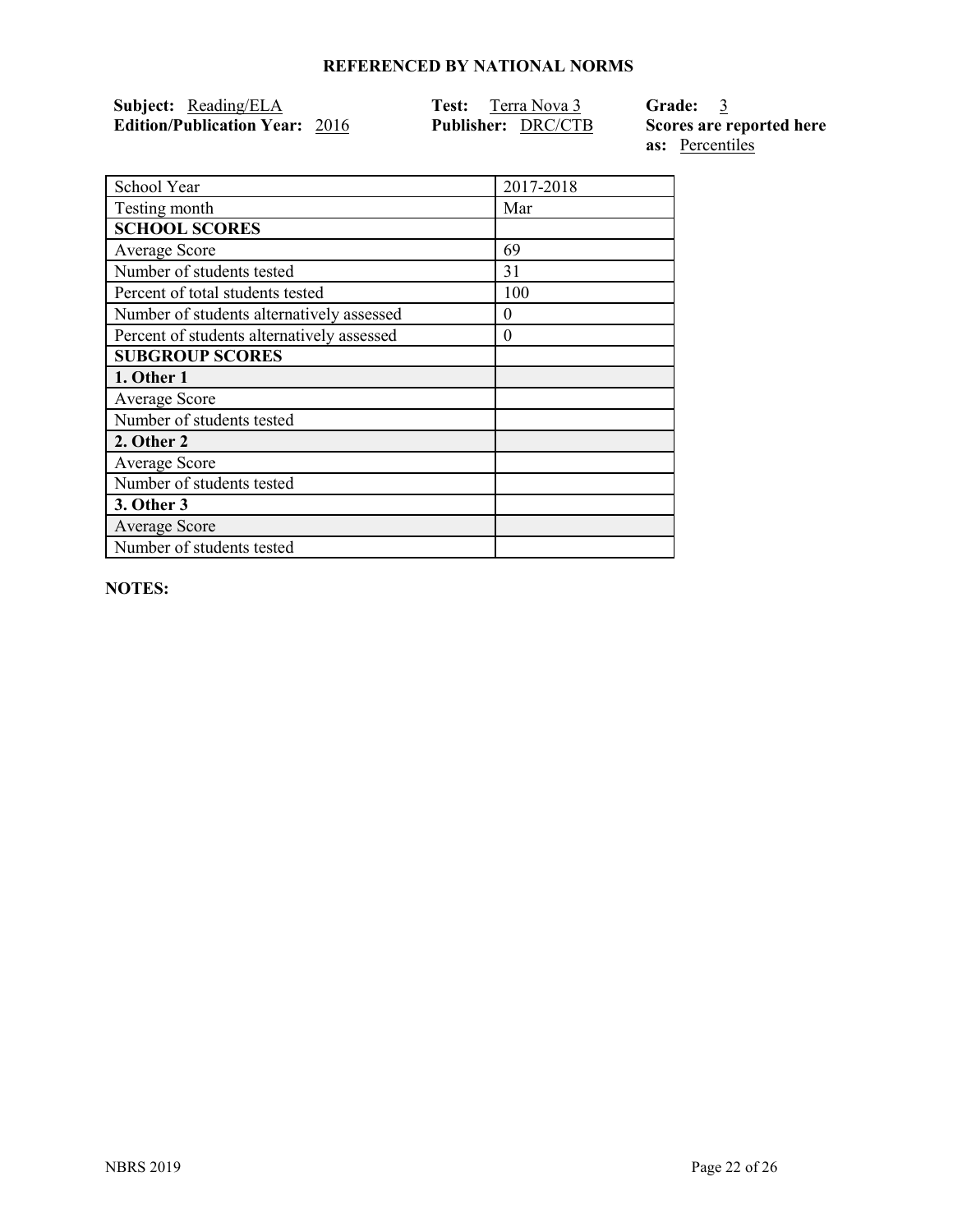| <b>Subject:</b> Reading/ELA           | <b>Test:</b> Terra Nova 3 | Grade: 4                 |
|---------------------------------------|---------------------------|--------------------------|
| <b>Edition/Publication Year: 2016</b> | <b>Publisher: DRC/CTB</b> | Scores are reported here |
|                                       |                           | as: Percentiles          |

School Year 2017-2018 Testing month Mar **SCHOOL SCORES** Average Score 77 Number of students tested 22 Percent of total students tested 100 Number of students alternatively assessed  $\vert 0 \rangle$ Percent of students alternatively assessed 0 **SUBGROUP SCORES 1. Other 1** Average Score Number of students tested **2. Other 2** Average Score Number of students tested **3. Other 3** Average Score Number of students tested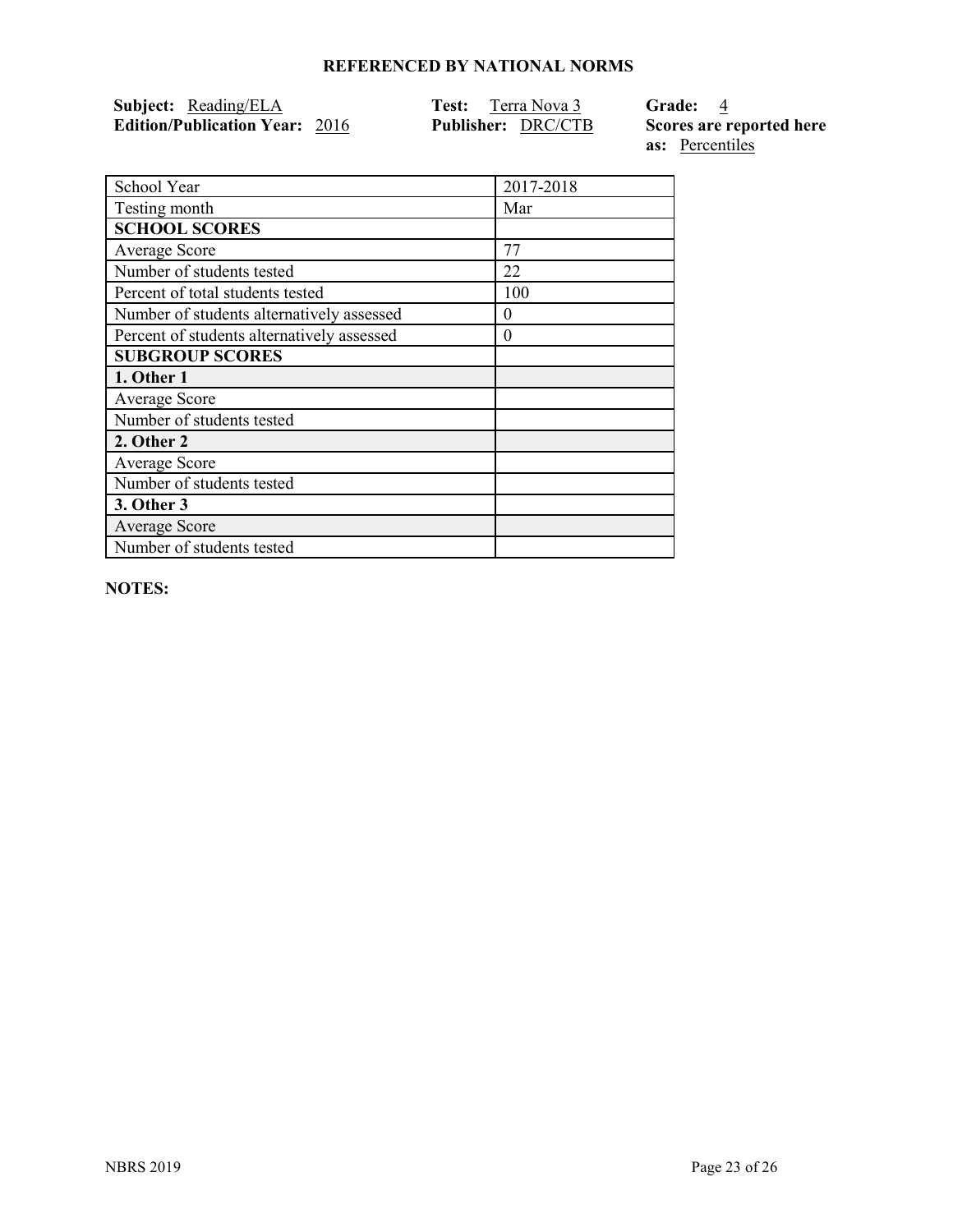| <b>Subject:</b> Reading/ELA           | <b>Test:</b> Terra Nova 3 | Grade: 5                 |
|---------------------------------------|---------------------------|--------------------------|
| <b>Edition/Publication Year: 2016</b> | <b>Publisher: DRC/CTB</b> | Scores are reported here |
|                                       |                           | as: Percentiles          |

School Year 2017-2018 Testing month Mar **SCHOOL SCORES** Average Score 81 Number of students tested 21 Percent of total students tested 100 Number of students alternatively assessed 0 Percent of students alternatively assessed 0 **SUBGROUP SCORES 1. Other 1** Average Score Number of students tested **2. Other 2** Average Score Number of students tested **3. Other 3** Average Score Number of students tested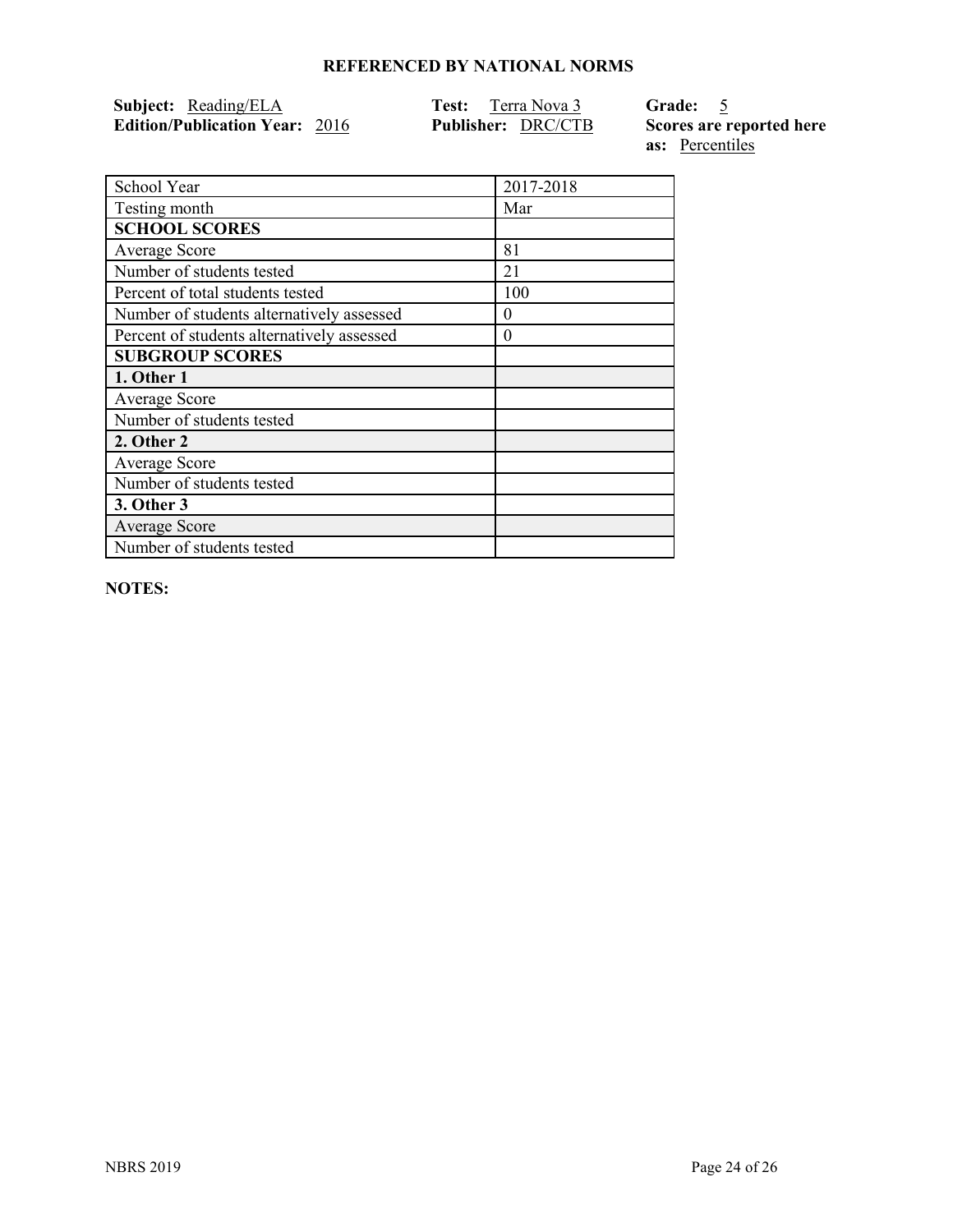| Subject: Reading/ELA                  | <b>Test:</b> Terra Nova 3 | Grade: 6       |
|---------------------------------------|---------------------------|----------------|
| <b>Edition/Publication Year: 2016</b> | <b>Publisher: DRC/CTB</b> | Scores are rep |

**Ported here as:** Percentiles

| School Year                                | 2017-2018 |
|--------------------------------------------|-----------|
| Testing month                              | Mar       |
| <b>SCHOOL SCORES</b>                       |           |
| <b>Average Score</b>                       | 87        |
| Number of students tested                  | 14        |
| Percent of total students tested           | 100       |
| Number of students alternatively assessed  | $\theta$  |
| Percent of students alternatively assessed | $\theta$  |
| <b>SUBGROUP SCORES</b>                     |           |
| 1. Other 1                                 |           |
| Average Score                              |           |
| Number of students tested                  |           |
| 2. Other 2                                 |           |
| <b>Average Score</b>                       |           |
| Number of students tested                  |           |
| 3. Other 3                                 |           |
| Average Score                              |           |
| Number of students tested                  |           |